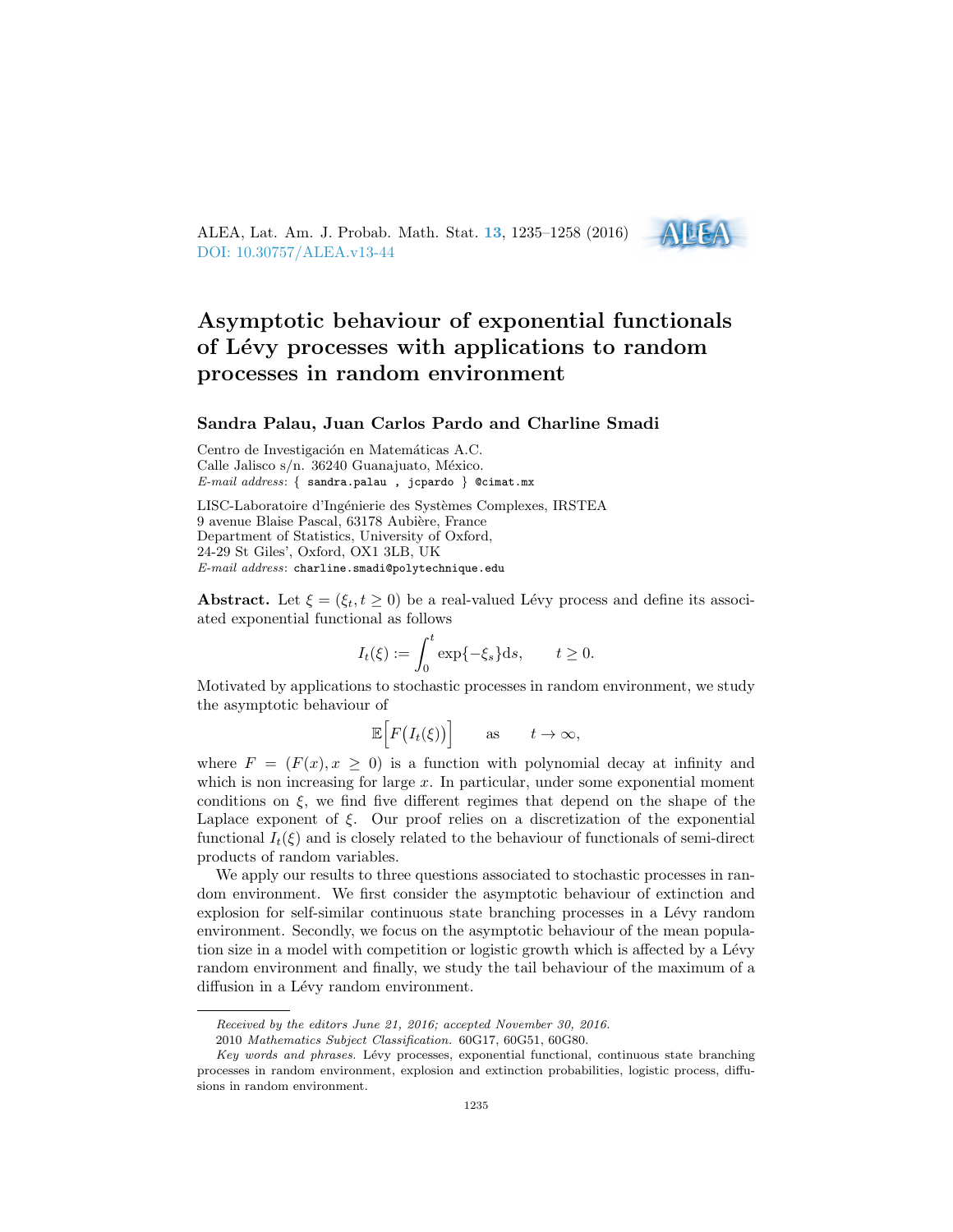#### <span id="page-1-0"></span>1. Introduction and main results

A one-dimensional Lévy process is a stochastic process issued from the origin with stationary and independent increments and almost sure càdlàg paths. We write  $\xi = (\xi_t : t \ge 0)$  for its trajectory and  $\mathbb P$  for its law. The process  $\xi$  is a strong Markov process, and for each  $x \in \mathbb{R}$ , we denote by  $\mathbb{P}_x$  its law when issued from x with the understanding that  $\mathbb{P}_0 = \mathbb{P}$ . The law of a Lévy process is characterized by its one-time transition probabilities. In particular there always exists a triple  $(\delta, \rho, \Pi)$  where  $\delta \in \mathbb{R}$ ,  $\rho \in \mathbb{R}$  and  $\Pi$  is a measure on  $\mathbb{R}\setminus\{0\}$  satisfying the integrability condition  $\int_{\mathbb{R}} (1 \wedge x^2) \Pi(dx) < \infty$ , such that, for all  $z \in \mathbb{R}$ 

$$
\mathbb{E}[e^{iz\xi_t}] = e^{t\psi(iz)},
$$

where the Laplace exponent  $\psi(z)$  is given by the Lévy-Khintchine formula

$$
\psi(z) = \frac{1}{2}\rho^2 z^2 + \delta z + \int_{\mathbb{R}} \left( e^{zx} - 1 - zx\ell(x) \right) \Pi(\mathrm{d}x), \qquad z \in \mathbb{R}.
$$

Here,  $\ell(x)$  is the cutoff function which is usually taken to be  $\ell(x) = 1_{\{|x| \leq 1\}}$ . Whenever the process  $\xi$  has finite mean, we will take  $\ell(x) \equiv 1$ .

In this paper, we are interested in studying the exponential functional of  $\xi$ , defined by

$$
I_t(\xi) := \int_0^t e^{-\xi_s} \mathrm{d} s, \qquad t \ge 0.
$$

In recent years there has been a general recognition that exponential functionals of L´evy processes play an important role in various domains of probability theory such as self-similar Markov processes, generalized Ornstein-Uhlenbeck processes, random processes in random environment, fragmentation processes, branching processes, mathematical finance, Brownian motion on hyperbolic spaces, insurance risk, queueing theory, to name but a few (see [Bertoin and Yor,](#page-22-0) [2005;](#page-22-0) [Carmona](#page-22-1) [et al.,](#page-22-1) [1997;](#page-22-1) [Kyprianou and Pardo,](#page-23-0) [2008](#page-23-0) and references therein).

There is a vast literature about exponential functionals of Lévy processes drifting to  $+\infty$  or killed at an independent exponential time  $e_q$  with parameter  $q \geq 0$ , see for instance [Bertoin et al.](#page-22-2) [\(2008\)](#page-22-2); [Bertoin and Yor](#page-22-0) [\(2005\)](#page-22-0); [Pardo et al.](#page-23-1) [\(2013\)](#page-23-1). For a Lévy process  $\xi$  satisfying one of these assumptions,  $I_{\infty}(\xi)$  or  $I_{\mathbf{e}_q}(\xi)$  is finite almost surely with an absolute continuous density. According to Theorem 3.9 in [Bertoin](#page-22-2) [et al.](#page-22-2) [\(2008\)](#page-22-2), there exists a density for  $I_{\infty}(\xi)$ , here denoted by h. In the case when  $q > 0$ , the existence of the density of  $I_{\mathbf{e}_q}(\xi)$  appears in [Pardo et al.](#page-23-1) [\(2013\)](#page-23-1). Most of the known results on  $I_{\infty}(\xi)$  and  $I_{\mathbf{e}_q}(\xi)$  are related to the knowledge of their densities or the behaviour of their tail distributions.

From Theorem 2.2. in [Kuznetsov et al.](#page-23-2) [\(2012\)](#page-23-2), under the assumption that  $\mathbb{E}[\xi_1] < \infty$ , the density h is completely determined by the following integral equation: for  $v > 0$ ,

$$
\delta \int_{v}^{\infty} h(x) dx + \frac{\rho^2}{2} v h(v) + \int_{v}^{\infty} \overline{\overline{\Pi}}^{(-)} \left( \ln \frac{x}{v} \right) h(x) dx + \int_{0}^{v} \overline{\overline{\Pi}}^{(+)} \left( \ln \frac{x}{v} \right) h(x) dx + \int_{v}^{\infty} \frac{h(x)}{x} dx = 0,
$$
\n(1.1)

where

$$
\overline{\overline{\Pi}}^{(+)}(x) = \int_x^{\infty} \int_y^{\infty} \Pi(\mathrm{d}z) \mathrm{d}y \quad \text{and} \quad \overline{\overline{\Pi}}^{(-)}(x) = \int_x^{\infty} \int_{-\infty}^{-y} \Pi(\mathrm{d}z) \mathrm{d}y.
$$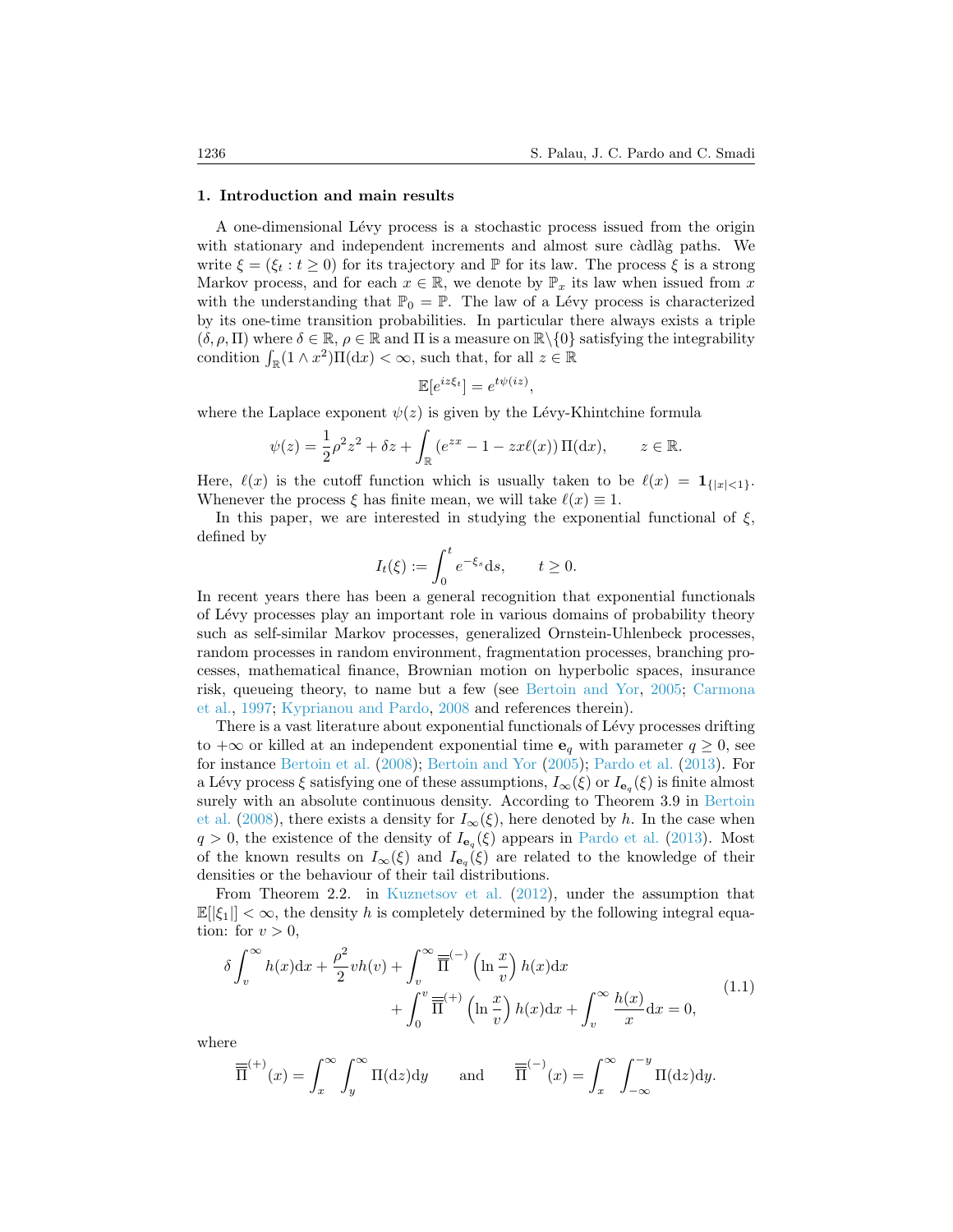We refer to [Bertoin et al.](#page-22-2) [\(2008\)](#page-22-2); [Bertoin and Yor](#page-22-0) [\(2005\)](#page-22-0); [Kuznetsov et al.](#page-23-2) [\(2012\)](#page-23-2); [Pardo et al.](#page-23-1) [\(2013\)](#page-23-1), and the references therein, for more details about these facts.

In this paper, we are interested in the case when the Lévy process  $\xi$  does not satisfy such conditions, in other words when  $I_t(\xi)$  does not converge almost surely to a finite random variable, as t goes to  $\infty$ . More precisely, one of our aims is to study the asymptotic behaviour of

$$
\mathbb{E}\Big[F\big(I_t(\xi)\big)\Big] \qquad \text{as} \qquad t \to \infty,
$$

where  $F$  is a function which, at infinity, is non-increasing and has polynomial decay, under some exponential moment conditions on  $\xi$ . We find five regimes that depend on the shape of the Laplace exponent  $\psi$ . These results will be applied in Section [2](#page-6-0) for some particular cases such as

$$
F(x) = x^{-p}
$$
,  $F(x) = 1 - e^{x^{-p}}$ ,  $F(x) = e^{-x}$ , or  $F(x) = \frac{a}{b+x}$ ,

for  $a, b, p, x > 0$ . Up to our knowledge, the case when the exponential functional of a L´evy process does not converge has only been studied in a few papers and not in its most general form, see for instance [Bansaye et al.](#page-22-3)  $(2013)$ ; Böinghoff and [Hutzenthaler](#page-22-4) [\(2012\)](#page-22-4); [Palau and Pardo](#page-23-3) [\(2016+\)](#page-23-3). In all these papers, the main motivation comes from the study of some asymptotic properties of stochastic processes in random environment, that we briefly describe.

A recent manuscript authored by [Li and Xu](#page-23-4) [\(2016\)](#page-23-4), that appeared on Arxiv at the same time this manuscript was prepared, also studied the asymptotic behaviour of exponential functionals for Lévy processes. They obtained interesting results which are similar to the ones we present below using fluctuation theory for Lévy processes and the knowledge of L´evy processes conditioned to stay positive. Our approach is completely different and is based on a discretization of the exponential functional of Lévy processes and on the asymptotic behaviour of functionals of semi-direct products of random variables which was described by [Guivarc'h and](#page-23-5) [Liu](#page-23-5) [\(2001\)](#page-23-5).

We would like to stress that [Bansaye et al.](#page-22-3)  $(2013)$  already used a discretization technique to get the asymptotic behaviour of the survival probability for branchnig processes with catastrophes. However the discretization used in [Bansaye et al.](#page-22-3) [\(2013\)](#page-22-3) is different and only covers the case of compound Poisson processes.

Branching processes in random environment (BPREs) have been introduced and first studied by Smith and Wilkinson. This type of process has attracted considerable interest in the last decade (see for instance [Afanasyev et al.,](#page-22-5) [2012,](#page-22-5) [2005;](#page-22-6) [Bansaye and Berestycki,](#page-22-7) [2009;](#page-22-7) Böinghoff et al., [2010](#page-22-8) and the references therein). One of the reason is that BPREs are more realistic models than classical branching processes. And, from the mathematical point of view, they have interesting features such as a phase transition in the subcritical regime. Scaling limits for BPREs have been studied by [Kurtz](#page-23-6) [\(1978\)](#page-23-6) in the continuous case and more recently by [Bansaye](#page-22-9) [and Simatos](#page-22-9) [\(2015\)](#page-22-9) in a more general setting.

Continuous state branching processes (CB-processes for short) in random environment, the continuous analogue in time and state space of BPREs, can be defined as a strong solution of a particular stochastic differential equation. They have been studied recently by several authors in different settings. Böinghoff and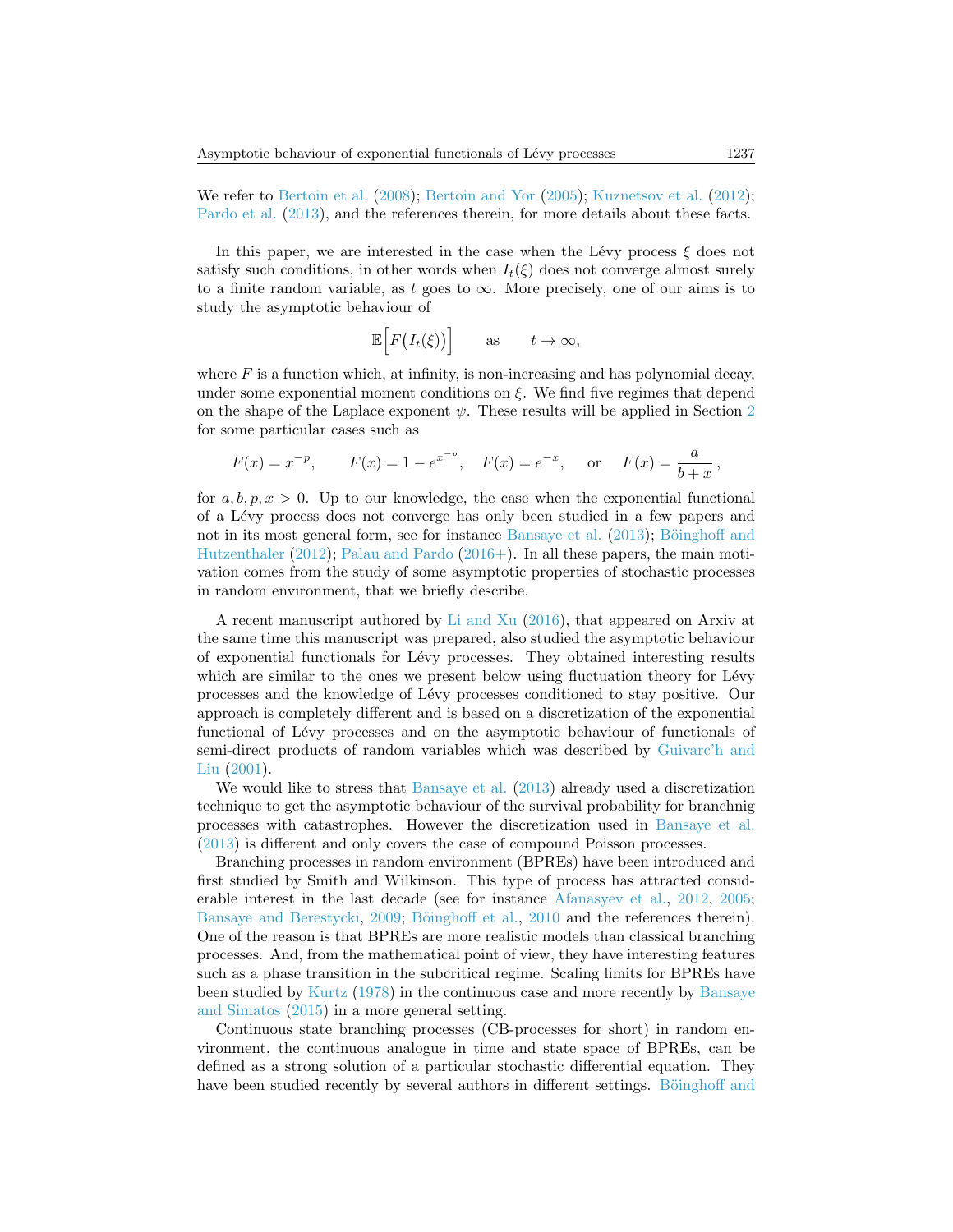[Hutzenthaler](#page-22-4) [\(2012\)](#page-22-4) and [Bansaye et al.](#page-22-3) [\(2013\)](#page-22-3) studied extinction rates for branching diffusions in a Brownian environment and branching processes in a random environment driven by a Lévy process with bounded variations, respectively. Motivated by these works, [Palau and Pardo](#page-23-3) [\(2016+\)](#page-23-3) studied the long-term behaviour (extinction, explosion, conditioned version) of branching processes in a Brownian random environment. In all these manuscripts, the existence of such processes is proved via a stochastic differential equation and it is observed that the speed of extinction is related to an exponential functional of a Lévy process which is associated to the random environment. Moreover, and similarly to the case of BPREs, a phase transition in the subcritical regime appears. Recently, branching processes in a general Lévy random environment were introduced by [Palau and Pardo](#page-23-7) [\(2015\)](#page-23-7).

Exponential functionals occur naturally in the study of some models of diffusions in random environment, which we now describe informally. Associated with a stochastic process  $V = (V(x), x \in \mathbb{R})$  such that  $V(0) = 0$ , a diffusion  $X_V =$  $(X_V(t), t \geq 0)$  in the random potential V is, loosely speaking, a solution to the stochastic differential equation

$$
dX_V(t) = d\beta_t - \frac{1}{2}V'(X_V(t))dt
$$
,  $X_V(0) = 0$ ,

where  $(\beta_t, t \geq 0)$  is a standard Brownian motion independent of V. More rigorously, the process  $X_V$  should be considered as a diffusion whose conditional generator, given  $V$ , is:

$$
\frac{1}{2} \exp(V(x)) \frac{d}{dx} \left( e^{-V(x)} \frac{d}{dx} \right).
$$

Observe that from Feller's construction of such diffusions, the potential V does not need to be differentiable. [Kawazu and Tanaka](#page-23-8) [\(1993\)](#page-23-8) studied the asymptotic behaviour of the tail of the distribution of the maximum of a diffusion in a drifted Brownian potential. [Carmona et al.](#page-22-1) [\(1997\)](#page-22-1) considered the case when the potential is a L´evy process whose jump structure is of bounded variation. More precisely, they studied the following question: How fast does  $\mathbb{P}(\max_{t>0} X_V(t) > x)$  decay as x go to infinity? From these works, we know that

$$
\mathbb{P}\left(\max_{t\geq 0} X_V(t) > x\right) = \mathbb{E}\left[\frac{\tilde{I}}{\tilde{I} + I_x(-V)}\right]
$$

where

$$
\tilde{I} = \int_{-\infty}^{0} e^{V(t)} dt \quad \text{and} \quad I_x(-V) = \int_{0}^{x} e^{V(t)} dt
$$

are independent. As a consequence, exponential functionals play an essential role in this domain.

Let us now state our main results. Assume that

<span id="page-3-0"></span>
$$
\theta^+ = \sup \{ \lambda > 0 : \psi(\lambda) < \infty \}
$$
 (1.2)

exists and is positive. In other words, the Laplace exponent of the Lévy process  $\xi$ can be defined on  $[0, \theta^+)$ , see for instance Lemma 26.4 in [Sato](#page-23-9) [\(2013\)](#page-23-9). Besides,  $\psi$ satisfies

$$
\psi(\lambda) = \log \mathbb{E}\left[e^{\lambda \xi_1}\right], \qquad \lambda \in [0, \theta^+).
$$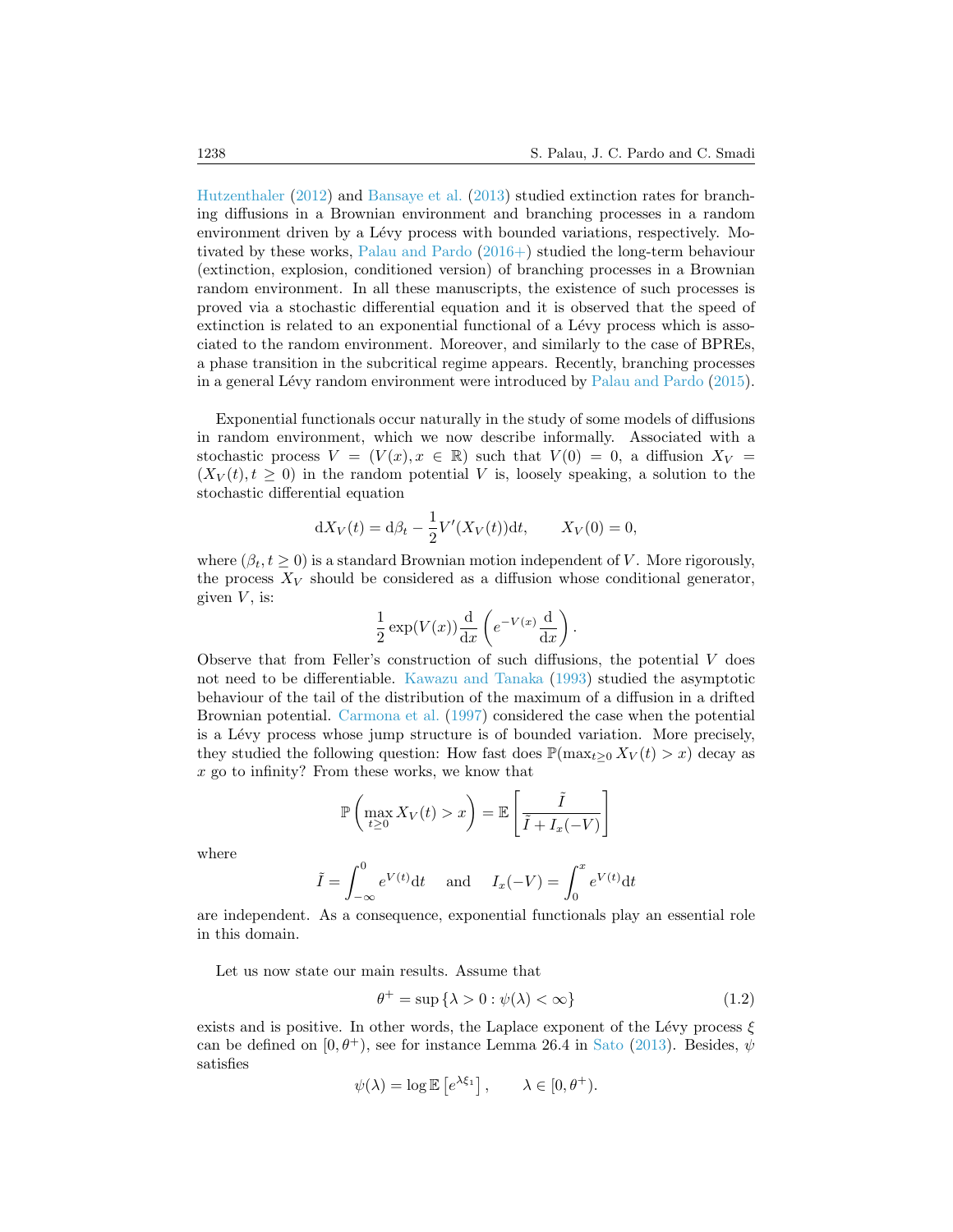From Theorem 25.3 in [Sato](#page-23-9) [\(2013\)](#page-23-9),  $\psi(\lambda) < \infty$  is equivalent to

<span id="page-4-0"></span>
$$
\int_{\{|x|>1\}} e^{\lambda x} \Pi(\mathrm{d}x) < \infty. \tag{1.3}
$$

Moreover  $\psi$  belongs to  $C^{\infty}([0, \theta^+))$  with  $\psi(0) = 0$ ,  $\psi'(0+) \in [-\infty, \infty)$  and  $\psi''(\lambda) >$ 0, for  $\lambda \in (0, \theta^+)$  (see Lemma 26.4 in [Sato,](#page-23-9) [2013\)](#page-23-9). Hence, the Laplace exponent  $\psi$  is a convex function on  $[0, \theta^+]$  implying that either it is always positive or it may take negative values. In the latter scenario,  $\psi$  may have at most one global minimum on  $(0, \theta^+)$ . Whenever such a global minimum exists, we denote by  $\tau$  the position where it is reached. As we will see below, the shape of  $\psi$  is essential to determine the asymptotic behaviour of  $\mathbb{E}[I_t(\xi)^{-p}]$ , for  $0 < p < \theta^+$ .

Let us introduce the exponential change of measure known as the Esscher trans-form. According to Theorem 3.9 in [Kyprianou](#page-23-10) [\(2006\)](#page-23-10), for any  $\lambda$  such that [\(1.3\)](#page-4-0) is satisfied, we can perform the following change of measure

<span id="page-4-1"></span>
$$
\left. \frac{\mathrm{d}\mathbb{P}^{(\lambda)}}{\mathrm{d}\mathbb{P}} \right|_{\mathcal{F}_t} = e^{\lambda \xi_t - \psi(\lambda)t}, \qquad t \ge 0 \tag{1.4}
$$

where  $(\mathcal{F}_t)_{t>0}$  is the natural filtration generated by  $\xi$  which is naturally completed. Moreover, under  $\mathbb{P}^{(\lambda)}$  the process  $\xi$  is still a Lévy process with Laplace exponent given by

$$
\psi_{\lambda}(z) = \psi(\lambda + z) - \psi(\lambda), \qquad z \in \mathbb{R}.
$$

<span id="page-4-2"></span>**Theorem 1.1.** Assume that  $0 < p < \theta^+$ .

i) If  $\psi'(0+) > 0$ , then

$$
\lim_{t \to \infty} \mathbb{E}\left[I_t(\xi)^{-p}\right] = \mathbb{E}\left[I_{\infty}(\xi)^{-p}\right] > 0.
$$

ii) If  $\psi'(0+) = 0$  and  $\psi''(0+) < \infty$ , then there exists a positive constant  $c_1$ such that √

$$
\lim_{t \to \infty} \sqrt{t} \mathbb{E} \left[ I_t(\xi)^{-p} \right] = c_1.
$$

iii) Assume that  $\psi'(0+) < 0$ a) if  $\psi'(p) < 0$ , then

$$
\lim_{t \to \infty} e^{-t\psi(p)} \mathbb{E} \left[ I_t(\xi)^{-p} \right] = \mathbb{E}^{(p)} [I_{\infty}(-\xi)^{-p}] > 0.
$$

b) if  $\psi'(p) = 0$  and  $\psi''(p) < \infty$ , then there exists a positive constant  $c_2$ such that

$$
\lim_{t \to \infty} \sqrt{t} e^{-t\psi(p)} \mathbb{E} \left[ I_t(\xi)^{-p} \right] = c_2.
$$

c)  $\psi'(p) > 0$  and  $\psi''(\tau) < \infty$  then

$$
\mathbb{E}\left[I_t(\xi)^{-p}\right] = o(t^{-1/2}e^{t\psi(\tau)}), \quad \text{as} \quad t \to \infty.
$$

Moreover if we also assume that  $\xi$  is non-arithmetic (or non-lattice) then

$$
\mathbb{E}\left[I_t(\xi)^{-p}\right] = O(t^{-3/2}e^{t\psi(\tau)}), \quad \text{as} \quad t \to \infty.
$$

It is important to note that for any  $q > 0$  satisfying  $(1.3)$  for  $\lambda = q$ , we necessarily have that  $\mathbb{E}[I_t(\xi)^{-q}]$  is finite for all  $t > 0$ . Indeed, since  $(e^{q\xi_t-t\psi(q)}, t \geq 0)$  is a positive martingale, we deduce from  $L_1$ -Doob's inequality (see for instance [Acciaio](#page-22-10)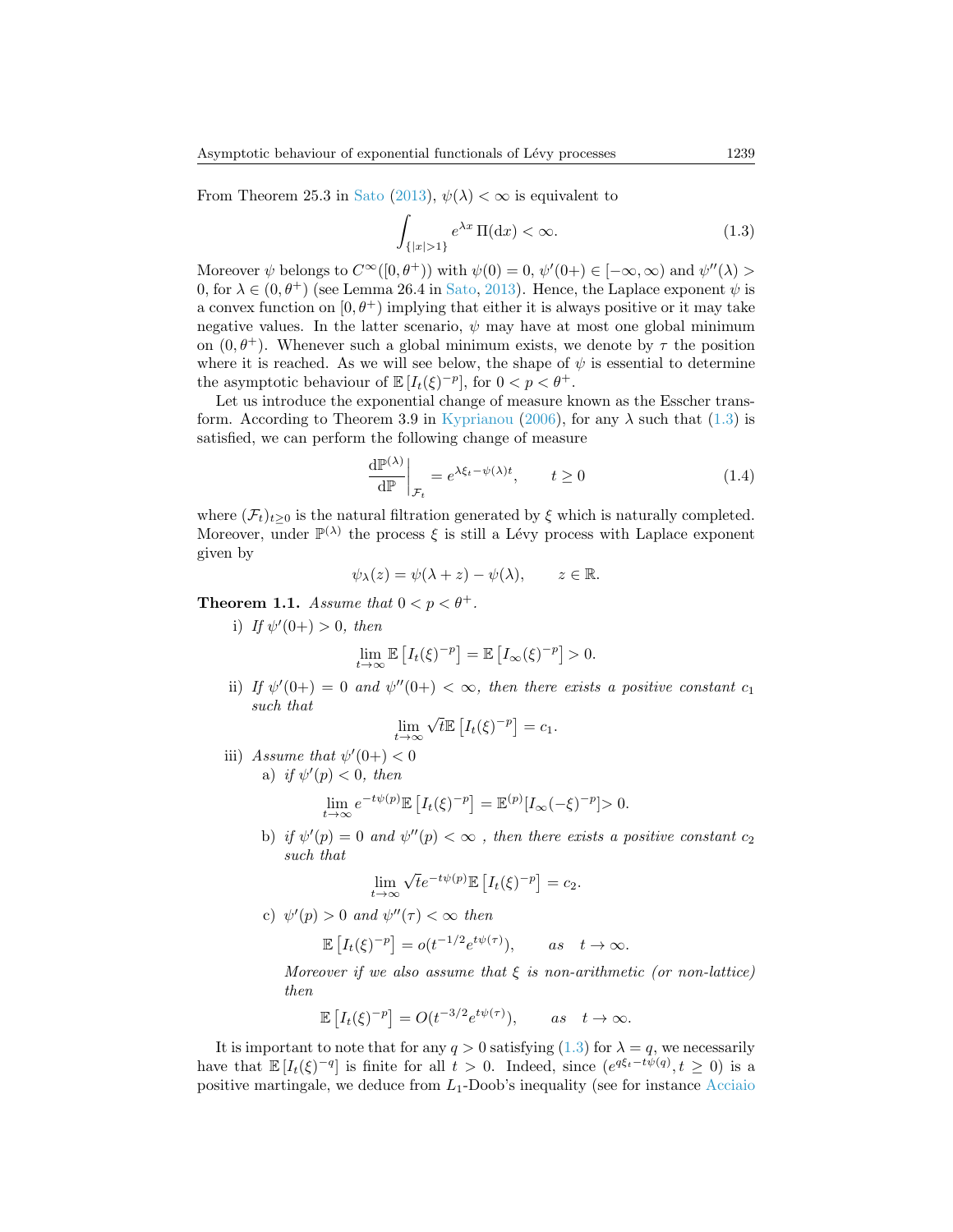[et al.,](#page-22-10) [2013\)](#page-22-10) and the Esscher transform  $(1.4)$ , that the following series of inequalities hold: for  $t \leq 1$ ,

<span id="page-5-1"></span>
$$
\mathbb{E}\left[I_t(\xi)^{-q}\right] \le t^{-q} \mathbb{E}\left[\sup_{0\le u\le 1} e^{q\xi_u}\right] \le t^{-q} e^{\psi(q)\vee 0} \mathbb{E}\left[\sup_{0\le u\le 1} e^{q\xi_u - u\psi(q)}\right]
$$
  
\n
$$
\le t^{-q} \frac{e^{1+\psi(q)\vee 0}}{e-1} \left(1 + \mathbb{E}^{(q)}\left[q\xi_1 - \psi(q)\right]\right)
$$
  
\n
$$
= t^{-q} \frac{e^{1+\psi(q)\vee 0}}{e-1} [1 + q\psi'(q) - \psi(q)],
$$
\n(1.5)

which is finite. The finiteness for  $t > 1$  follows from the fact that  $I_t(\xi)$  is nondecreasing.

We are now interested in extending the above result for a class of functions which have polynomial decay and are non-increasing at  $\infty$ . As we will see below such extension is not straightforward and need more conditions on the exponential moments of the Lévy process  $\xi$ .

For simplicity, we write

$$
\mathcal{E}_F(t) := \mathbb{E}\left[F(I_t(\xi))\right],
$$

where F belongs to a particular class of continuous functions on  $\mathbb{R}_+$  that we will introduce below. Let  $\bf{k}$  be a positive constant. We will consider functions  $\bf{F}$  satisfying one of the following conditions: There exists  $x_0 \geq 0$  such that  $F(x)$  is non-increasing for  $x \geq x_0$ , and

 $(A1)$  F satisfies

$$
F(x) = \mathbf{k}(x+1)^{-p} \Big[ 1 + (1+x)^{-s} h(x) \Big], \qquad \text{for all } x > 0,
$$

where  $0 < p \leq \tau$ ,  $\varsigma \geq 1$  and h is a Lipschitz function which is bounded. (A2) F is an Hölder function with index  $\alpha > 0$  satisfying

$$
F(x) \le \mathbf{k}(x+1)^{-p}, \qquad \text{for all } x > 0,
$$

with  $p > \tau$ .

<span id="page-5-0"></span>**Theorem 1.2.** Assume that  $0 < p < \theta^+$ . We have the following five regimes for the asymptotic behaviour of  $\mathcal{E}_F(t)$  for large t.

i) If  $\psi'(0+) > 0$  and F is a positive and continuous function which is bounded, then

$$
\lim_{t\to\infty}\mathcal{E}_F(t)=\mathcal{E}_F(\infty).
$$

ii) If  $\psi'(0+) = 0$ , F satisfies  $(A2)$  and  $\theta^- := \inf{\lambda < 0 : \psi(\lambda) < \infty}$  exists and is strictly negative, then there exists a positive constant  $C_1$  such that

$$
\lim_{t \to \infty} \sqrt{t} \mathcal{E}_F(t) = C_1.
$$

iii) Suppose that  $\psi'(0+) < 0$ :

a) If F satisfies 
$$
(A1)
$$
 and  $\psi'(p) < 0$ , then,  
\n
$$
\lim_{t \to \infty} e^{-t\psi(p)} \mathcal{E}_F(t) = \lim_{t \to \infty} e^{-t\psi(p)} k \mathbb{E} \left[ I_t(\xi)^{-p} \right] = k \mathbb{E}^{(p)} \left[ I_{\infty}(-\xi)^{-p} \right].
$$
\nb) If F satisfies  $(A1)$ ,  $\psi'(p) = 0$  and  $\psi''(p) < \infty$ , then,  
\n
$$
\lim_{t \to \infty} \sqrt{t} e^{-t\psi(p)} \mathcal{E}_F(t) = \lim_{t \to \infty} \sqrt{t} e^{-t\psi(p)} k \mathbb{E} \left[ I_t(\xi)^{-p} \right] = k c_2,
$$

where  $c_2$  has been defined in point iii) b) of Theorem [1.1.](#page-4-2)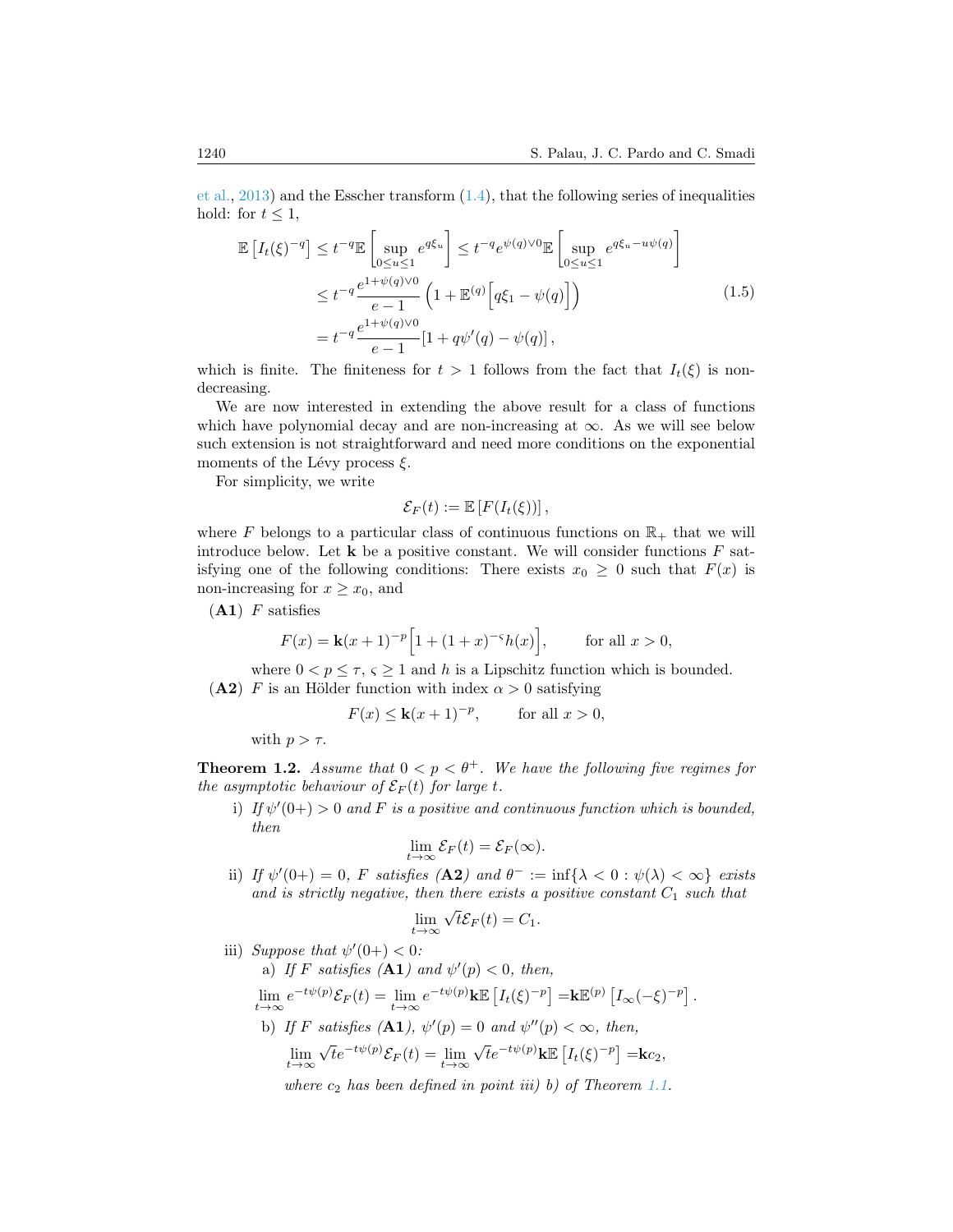c) If F satisfies (A2),  $\psi'(p) > 0$  and  $\tau + p < \theta^+$  then there exists a positive constant  $C_3$  such that

$$
\lim_{t \to \infty} t^{3/2} e^{-t\psi(\tau)} \mathcal{E}_F(t) = C_3.
$$

The remainder of the paper is structured as follows. In Section 2, we apply our results to self-similar CB-processes, a population model with competition and diffusions whose dynamics are perturbed by a Lévy random environment. In particular, we study the asymptotic behaviour of the probability of extinction and explosion for some classes of self-similar CB-processes in a Lévy random environment. For the population model with competition, we describe the asymptotic behaviour of its mean. For the diffusion in a Lévy random environment, we provide the asymptotic behaviour of the tail probability of its global maximum. Finally, Section 3 is devoted to the proofs of Theorems [1.1](#page-4-2) and [1.2.](#page-5-0)

## <span id="page-6-0"></span>2. Applications

2.1. Self-similar CB-processes in a Lévy random environment. A  $[0, \infty]$ -valued strong Markov process  $Y = (Y_t, t \geq 0)$  with probabilities  $(\mathbb{P}_x, x \geq 0)$  is called a CB-process if it has càdlàg paths and its law satisfies the branching property; i.e. for any  $x, y \geq 0$ ,  $\mathbb{P}_{x+y}$  is equal in law to the convolution of  $\mathbb{P}_x$  and  $\mathbb{P}_y$ . The law of Y is completely characterized by its Laplace transform

$$
\mathbb{E}_x\left[e^{-\lambda Y_t}\right] = e^{-xu_t(\lambda)}, \qquad \forall x > 0, \ t \ge 0,
$$

where  $u$  is a differentiable function in  $t$  satisfying

$$
\frac{\partial u_t(\lambda)}{\partial t} = -\Psi(u_t(\lambda)), \qquad u_0(\lambda) = \lambda.
$$

The function  $\Psi$  is known as the branching mechanism of Y and satisfies the celebrated Lévy-Khintchine formula

$$
\Psi(\lambda) = -a\lambda + \gamma^2 \lambda^2 + \int_{(0,\infty)} \left( e^{-\lambda x} - 1 + \lambda x \mathbf{1}_{\{x < 1\}} \right) \mu(\mathrm{d}x), \qquad \lambda \ge 0,
$$

where  $a \in \mathbb{R}$ ,  $\gamma \ge 0$  and  $\mu$  is a measure concentrated on  $(0, \infty)$  such that  $\int_{(0, \infty)} (1 \wedge$  $(x^2)\mu(\mathrm{d}x)<\infty.$ 

Here we are interested in the case where the branching mechanism is stable, that is to say

$$
\Psi(\lambda) = c_{\beta} \lambda^{\beta+1}, \qquad \lambda \in \mathbb{R},
$$

for some  $\beta \in (-1,0) \cup (0,1]$  and  $c_{\beta}$  is such that  $\beta c_{\beta} > 0$ . We call its associated  $CB$ -process a self-similar CB-process. Under this assumption, the process  $Y$  can also be defined as the unique non-negative strong solution of the following SDE (see for instance [Fu and Li,](#page-23-11) [2010\)](#page-23-11)

$$
Y_t = Y_0 + \mathbf{1}_{\{\beta=1\}} \int_0^t \sqrt{2c_{\beta} Y_s} dB_s + \mathbf{1}_{\{\beta \neq 1\}} \int_0^t \int_0^\infty \int_0^{Y_{s-}} z \widehat{N}(ds, dz, du),
$$

where  $B = (B_t, t \geq 0)$  is a standard Brownian motion, N is a Poisson random measure independent of  $B$  with intensity

$$
\frac{c_{\beta}\beta(\beta+1)}{\Gamma(1-\beta)}\frac{1}{z^{2+\beta}}\mathrm{d} s\mathrm{d} z\mathrm{d} u,
$$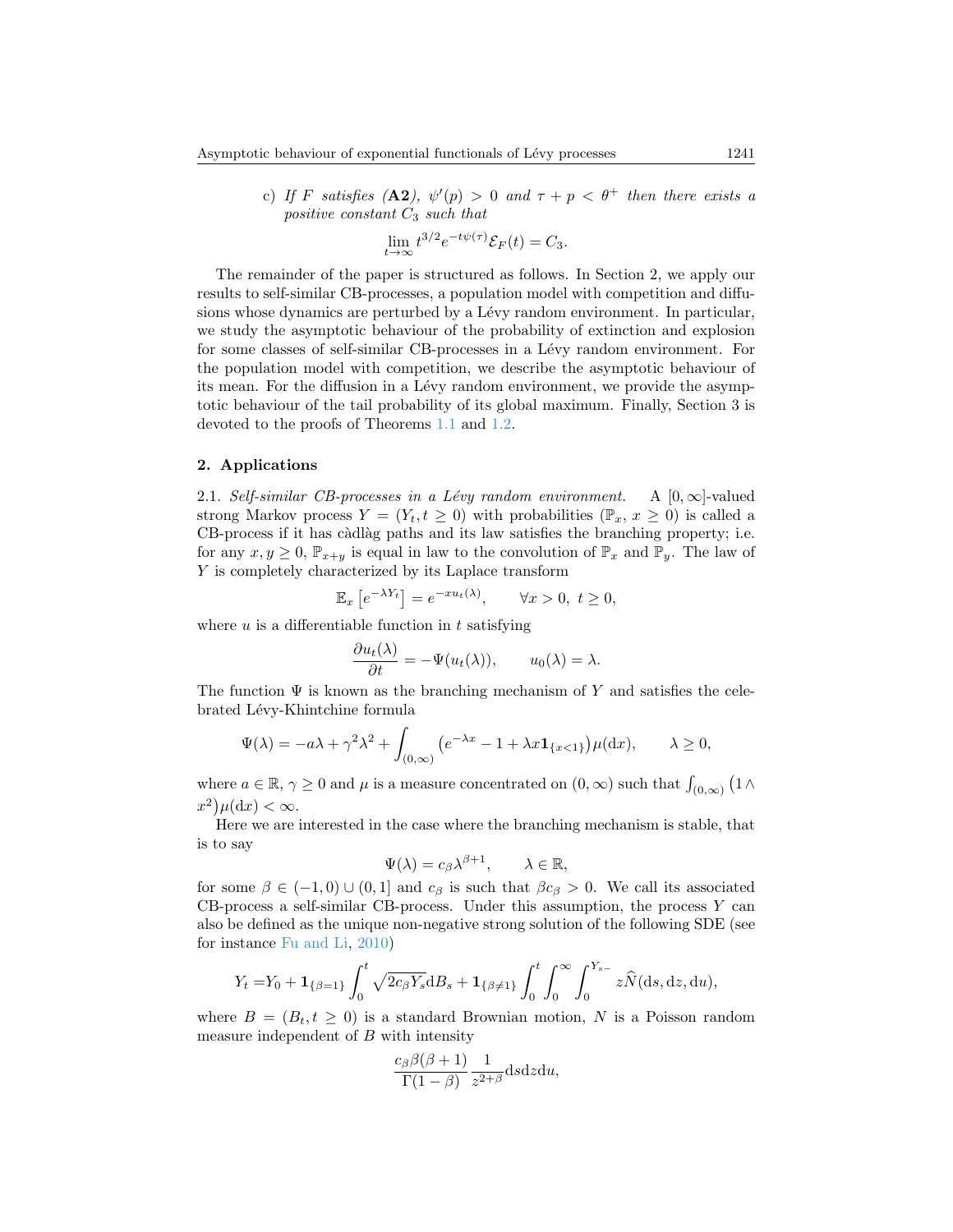$N$  is its compensated version and

$$
\widehat{N}(\mathrm{d}s,\mathrm{d}z,\mathrm{d}u) = \begin{cases} N(\mathrm{d}s,\mathrm{d}z,\mathrm{d}u) & \text{if } \beta \in (-1,0), \\ \widetilde{N}(\mathrm{d}s,\mathrm{d}z,\mathrm{d}u) & \text{if } \beta \in (0,1). \end{cases}
$$

According to [Palau and Pardo](#page-23-7) [\(2015\)](#page-23-7), we can define a self-similar branching process whose dynamics are affected by a Lévy random environment (SSBLRE) as the unique non-negative strong solution of the stochastic differential equation

$$
Z_{t} = Z_{0} + \mathbf{1}_{\{\beta=1\}} \int_{0}^{t} \sqrt{2c_{\beta} Z_{s}} dB_{s}
$$
  
+  $\mathbf{1}_{\{\beta \neq 1\}} \int_{0}^{t} \int_{0}^{\infty} \int_{0}^{Z_{s-}} z \hat{N}(ds, dz, du) + \int_{0}^{t} Z_{s-} dS_{s},$  (2.1)

<span id="page-7-1"></span>where

<span id="page-7-3"></span>
$$
S_t = \alpha t + \sigma W_t + \int_0^t \int_{(-1,1)} (e^v - 1) \widetilde{N}^{(e)}(\mathrm{d}s, \mathrm{d}v) + \int_0^t \int_{\mathbb{R}\setminus (-1,1)} (e^v - 1) N^{(e)}(\mathrm{d}s, \mathrm{d}v),\tag{2.2}
$$

 $\alpha \in \mathbb{R}, \sigma \geq 0, W = (W_t, t \geq 0)$  is a standard Brownian motion,  $N^{(e)}$  is a Poisson random measure in  $\mathbb{R}_+ \times \mathbb{R}$  independent of W with intensity  $ds\pi(dy)$ ,  $\widetilde{N}^{(e)}$  represents its compensated version and  $\pi$  is a  $\sigma$ -finite measure concentrated on  $\mathbb{R} \setminus \{0\}$ such that

$$
\int_{\mathbb{R}} (1 \wedge v^2) \pi(\mathrm{d}v) < \infty.
$$

In addition, Z satisfies the strong Markov property and, conditioned on the environment, the branching property. In what follows, we introduce the auxiliary Lévy process

<span id="page-7-2"></span>
$$
K_t = \mathbf{d}t + \sigma W_t + \int_0^t \int_{(-1,1)} v \widetilde{N}^{(e)}(\mathrm{d}s, \mathrm{d}v) + \int_0^t \int_{\mathbb{R}\setminus(-1,1)} v N^{(e)}(\mathrm{d}s, \mathrm{d}v), \quad (2.3)
$$

where

<span id="page-7-0"></span>
$$
\mathbf{d} = \alpha - \frac{\sigma^2}{2} - \int_{(-1,1)} (e^v - 1 - v) \pi(\mathrm{d}v).
$$

The Laplace transform of  $Z_t e^{-K_t}$  can be computed explicitly and provides a closed formula for the probabilities of survival and non explosion of Z. Indeed according to Proposition 1 in [Palau and Pardo](#page-23-7) [\(2015\)](#page-23-7), if  $(Z_t, t \geq 0)$  is a stable SSBLRE with index  $\beta \in (-1,0) \cup (0,1]$ , then for all  $z, \lambda > 0$  and  $t \geq 0$ ,

$$
\mathbb{E}_z \Big[ \exp \Big\{ -\lambda Z_t e^{-K_t} \Big\} \Big| K \Big] = \exp \left\{ -z \left( \lambda^{-\beta} + \beta c_\beta \int_0^t e^{-\beta K_u} \mathrm{d}u \right)^{-1/\beta} \right\}. \tag{2.4}
$$

Here, we are interested in two events which are of immediate concern for the process Z, explosion and extinction. The event of explosion before time t, is given by  $\{Z_t = \infty\}$ , and the event  $\{\exists t > 0, Z_t = 0\}$  is referred as extinction.

2.1.1. Speed of explosion of SSBLRE. Let us first study the event of explosion for self-similar CB-processes in a Lévy random environment. It is important to note that this event has only been studied in the case when the random environment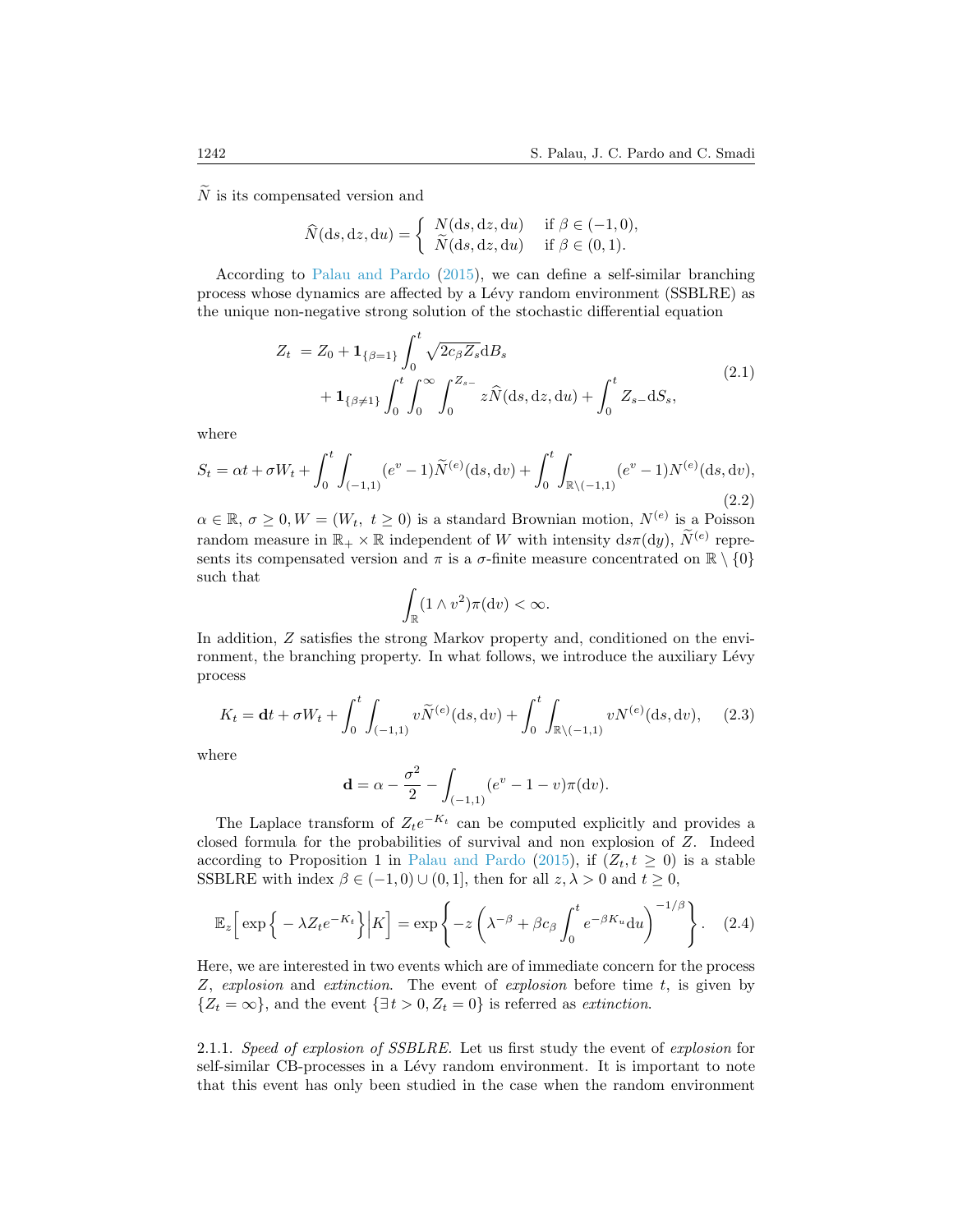is driven by a Brownian motion with drift, see [Palau and Pardo](#page-23-3) [\(2016+\)](#page-23-3). From Equation [\(2.4\)](#page-7-0) and letting  $\lambda$  go to 0, we deduce

$$
\mathbb{P}_z\Big(Z_t < \infty \Big| K\Big) = \mathbf{1}_{\{\beta > 0\}} + \mathbf{1}_{\{\beta < 0\}} \exp\left\{-z \left(\beta c_\beta \int_0^t e^{-\beta K_u} \mathrm{d}u\right)^{-1/\beta}\right\} \qquad \text{a.s.}
$$
\n(2.5)

Let us focus on the most interesting case,  $\beta \in (-1,0)$ . Recall that when there is no environment, a self-similar CB-process explodes at time  $t$  with probability  $1 - \exp \{-z(\beta c_\beta t)^{-1/\beta}\}\.$  Under the presence of a Lévy random environment three different regimes appear for the asymptotic behaviour of the non-explosion probability. We call these regimes *subcritical-explosion*, *critical-explosion* or *supercritical*explosion depending on whether this probability stays positive, converges to zero polynomially fast or converges to zero exponentially fast.

Before stating our result, let us introduce the Laplace transform of the Lévy process K by

<span id="page-8-1"></span>
$$
\kappa(\theta) = \log \mathbb{E}[e^{\theta K_1}],\tag{2.6}
$$

whenever it exists (see discussion on page  $1238$ ).

We assume that  $\theta_K^-<0<\theta_K^+$  ,<br>where

$$
\theta_K^-:=\inf\{\lambda<0:\kappa(\lambda)<\infty\}\quad\text{and}\quad \theta_K^+:=\sup\{\lambda>0:\kappa(\lambda)<\infty\}.
$$

As a consequence, the Laplace exponent  $\kappa$  of K is well defined on the interval  $(\theta_K^-, \theta_K^+)$ . If  $m := \kappa'(0+) > 0$  then  $\kappa$  takes only positive values on  $(0, \theta_K^+)$ , and some negatives values on  $(\theta_K^-, 0)$ . In this case, we may assume that  $\kappa$  has a global minimum on  $(\theta_K^-, 0)$  and we denote by  $\hat{\tau}$  for its position. As we see below, the asymptotic behaviour of the probability of explosion depends on the sign of m.

<span id="page-8-0"></span>**Proposition 2.1.** Let  $(Z_t, t \geq 0)$  be the SSBLRE with index  $\beta \in (-1, 0)$  defined by the SDE [\(2.1\)](#page-7-1) with  $Z_0 = z > 0$ , and recall the definition of the random environment K in [\(2.3\)](#page-7-2). Assume that  $0 < \theta_K^+$ .

i) Subcritical-explosion. If  $m < 0$ , then, for every  $z > 0$ 

$$
\lim_{t\to\infty} \mathbb{P}_z\Big(Z_t < \infty\Big) = \mathbb{E}\left[\exp\left\{-z\left(\beta c_\beta \int_0^\infty e^{-\beta K_u} \mathrm{d}u\right)^{-1/\beta}\right\}\right] > 0.
$$

ii) Critical-explosion. If  $m = 0$ , then for every  $z > 0$  there exists  $c_1(z) > 0$ such that √

$$
\lim_{t \to \infty} \sqrt{t} \mathbb{P}_z \Big( Z_t < \infty \Big) = c_1(z).
$$

iii) Supercritical-explosion. If  $m > 0$ , then for every  $z > 0$  there exists  $c_2(z) >$ 0 such that

$$
\lim_{t \to \infty} t^{\frac{3}{2}} e^{t\kappa(\hat{\tau})} \mathbb{P}_z \Big( Z_t < \infty \Big) = c_2(z).
$$

Proof: Observe that the function

$$
F: x \in \mathbb{R}_+ \mapsto \exp(-z(\beta c_\beta x)^{-1/\beta})
$$

is non-increasing, continuous, bounded, and satisfies Assumption (A2) for every positive p. We also note that the processes  $(\beta K_t, t \geq 0)$  and  $(K_t, t \geq 0)$  have oposite signs implying

$$
\hat{\kappa}(\theta) := \log \mathbb{E}\Big[e^{\beta \theta K_1}\Big] = \kappa(\beta \theta),
$$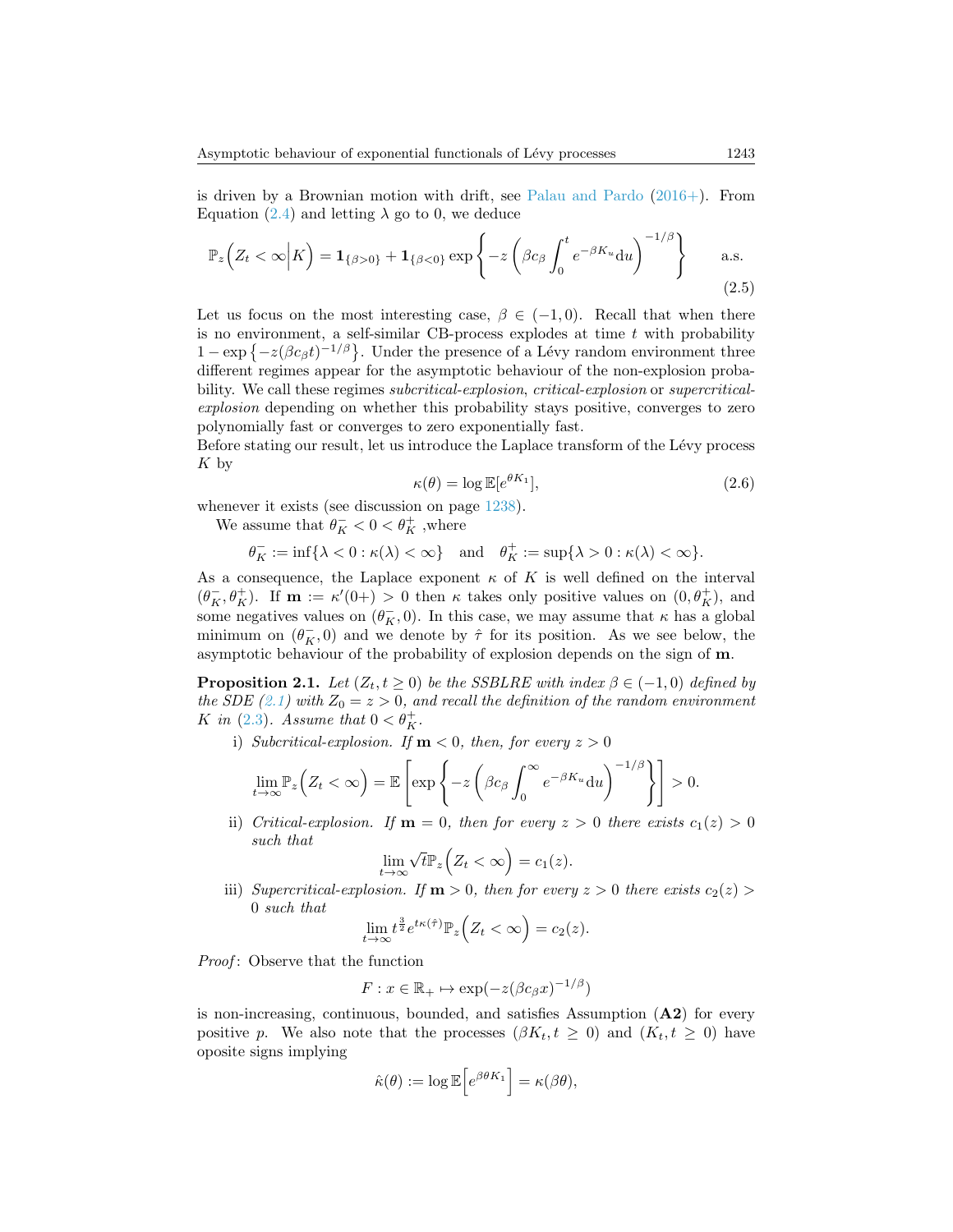is well defined for  $\theta \in (\theta^+_{K}/\beta, \theta^-_{K}/\beta)$ . Hence Proposition [2.1](#page-8-0) is a direct application of Theorem [1.2](#page-5-0) points i), ii) and iii) c) with  $(\xi_t, t \geq 0) = (\beta K_t, t \geq 0)$ .

2.1.2. Speed of extinction of SSBLRE. Let us now focus on the survival probability. Throughout this section, we assume that  $\beta \in (0, 1]$ . From Equation [\(2.4\)](#page-7-0) and taking  $\lambda$  go to  $\infty$ , we get

$$
\mathbb{P}_z\Big(Z_t>0\Big|K\Big)=1-\exp\left\{-z\left(\beta c_\beta\int_0^t e^{-\beta K_u}\mathrm{d}u\right)^{-1/\beta}\right\}\qquad\text{a.s.}
$$

Similarly as for the explosion probability, the asymptotic behaviour of the probability depends on the sign of  $\mathbf{m} = \kappa'(0+)$ . But in contrast with the explosion probability, five regimes appear, and a second parameter to take into account is the sign of

$$
\mathbf{m}_1 = \kappa'(1).
$$

We recall that the Laplace exponent  $\kappa$  of  $K$  is well defined on the interval  $(\theta_K^-,\theta_K^+)$ with  $\theta_K^- < 0 < \theta_K^+$ . In the case when  $m < 0$ , we may also assume that  $\kappa$  has a global minimum on  $(0, \theta_K^+)$  and we denote by  $\tau$  for its position.

**Proposition 2.2.** Let  $(Z_t, t \geq 0)$  be a SSBLRE with index  $\beta \in (0, 1]$  defined by the SDE [\(2.1\)](#page-7-1) with  $Z_0 = z > 0$ , and recall the definition of the random environment K in [\(2.3\)](#page-7-2). Assume that  $1 < \theta_K^+$ .

i) Supercritical case. If  $m > 0$ , then for every  $z > 0$ 

$$
\lim_{t \to \infty} \mathbb{P}_z\Big(Z_t > 0\Big) = \mathbb{E}\left[1 - \exp\left\{-z\left(\beta c_\beta \int_0^\infty e^{-\beta K_u} \mathrm{d}u\right)^{-1/\beta}\right\}\right] > 0.
$$

ii) Critical case. If  $m = 0$ , then for every  $z > 0$ , there exists  $c_1(z) > 0$  such that √

$$
\lim_{t \to \infty} \sqrt{t} \mathbb{P}_z(Z_t > 0) = c_1(z).
$$

- iii) Subcritical case. Assume that  $m < 0$ , then
	- a) (Strongly subcritical regime). If  $m_1 < 0$ , then there exists  $c_2 > 0$  such that for every  $z > 0$ ,

$$
\lim_{t \to \infty} e^{-t\kappa(1)} \mathbb{P}_z(Z_t > 0) = c_2 z,
$$

b) (Intermediate subcritical regime) If  $\mathbf{m}_1 = 0$ , then there exists  $c_3 > 0$ such that for every  $z > 0$ .

$$
\lim_{t \to \infty} \sqrt{t} e^{-t\kappa(1)} \mathbb{P}_z(Z_t > 0) = c_3 z,
$$

c) (Weakly subcritical regime) If  $m_1 > 0$ , then for every  $z > 0$ , there exists  $c_4(z) > 0$  such that

$$
\lim_{t \to \infty} t^{3/2} e^{-t\kappa(\tau)} \mathbb{P}_z(Z_t > 0) = c_4(z).
$$

*Proof*: This is a direct application of Theorem [1.2,](#page-5-0) with  $(\xi_t, t \geq 0) = (\beta K_t, t \geq 0)$ and  $F(x) = 1 - \exp(-z(\beta c_{\beta}x)^{-1/\beta}).$ 

In the strongly and intermediate subcritical cases a) and b),  $\mathbb{E}[Z_t]$  provides the exponential decay factor of the survival probability which is given by  $\kappa(1)$ , and the probability of non-extinction is proportional to the initial state z of the population. In the weakly subcritical case  $c$ ), the survival probability decays exponentially with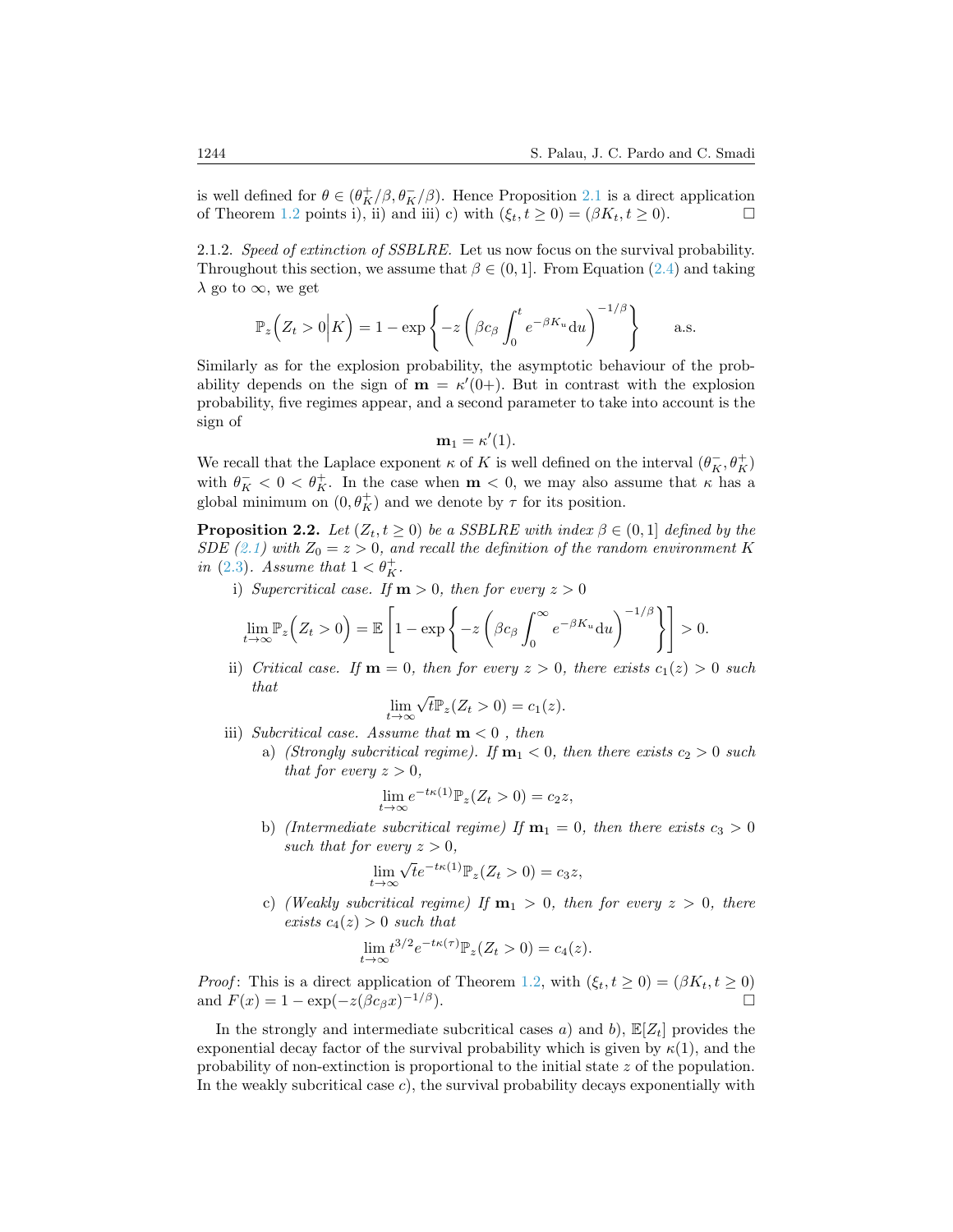rate  $\kappa(\tau)$ , which is strictly smaller than  $\kappa(1)$ , and  $c_4$  may not be proportional to z (it is also the case for  $c_1$ ). We refer to [Bansaye](#page-22-11) [\(2009\)](#page-22-11) for a result in this vein for discrete branching processes in random environment.

More generally, the results stated above can be compared to the results which appear in the literature of discrete (time and space) branching processes in random environment, see e.g. [Afanasyev et al.](#page-22-6) [\(2005\)](#page-22-6); [Geiger et al.](#page-23-12) [\(2003\)](#page-23-12); [Guivarc'h and](#page-23-5) [Liu](#page-23-5) [\(2001\)](#page-23-5). In the continuous framework, such results have been established in Böinghoff and Hutzenthaler [\(2012\)](#page-22-4) for the Feller diffusion case (i.e.  $\beta = 1$ ) in a Brownian environment, in [Palau and Pardo](#page-23-3) [\(2016+\)](#page-23-3) for a general CB-process in a Brownian environment, and in [Bansaye et al.](#page-22-3) [\(2013\)](#page-22-3) for stable CB-process  $(\beta \in (0, 1])$  subject to random catastrophes killing a fraction of the population.

2.2. Population model with competition in a Lévy random environment. We now study an extension of the competition model introduced in [Evans et al.](#page-22-12) [\(2014\)](#page-22-12) and studied by [Palau and Pardo](#page-23-7) [\(2015\)](#page-23-7). Following [Palau and Pardo](#page-23-7) [\(2015\)](#page-23-7), we define a logistic process with competition in a Lévy random environment,  $(Z_t, t \geq 0)$ , as the unique strong solution of the SDE

$$
Z_t = Z_0 + \int_0^t Z_s (r - kZ_s) ds + \int_0^t Z_{s-} dS_s
$$

where  $r > 0$  is the drift,  $k > 0$  is the competition, and the environment S is given by the Lévy process defined in  $(2.2)$ . Moreover, the process Z satisfies the Markov property and we have

$$
Z_t = Z_0 e^{K_t} \left( 1 + k Z_0 \int_0^t e^{K_s} ds \right)^{-1}, \qquad t \ge 0,
$$

where K is the Lévy process defined in  $(2.3)$ .

The following result studies the asymptotic behaviour of  $\mathbb{E}_{z}[Z_t]$ , where  $\mathbb{P}_z$  denotes the law of  $Z$  starting from  $z$ . Before stating our result, let us recall the definition of the Laplace transform  $\kappa$  of K in [\(2.6\)](#page-8-1) and that  $\tau$  is the position of its global minimum,  $\mathbf{m} = \kappa'(0)$  and  $\mathbf{m}_1 = \kappa'(1)$ .

**Proposition 2.3.** Assume that  $1 < \theta_K^+$ . For  $z > 0$ , we have the following five regimes for the asymptotic behaviour of  $\mathbb{E}_{z}[Z_t]$ .

i) If  $m > 0$ , then for every  $z > 0$ 

$$
\lim_{t \to \infty} \mathbb{E}_z[Z_t] = \frac{1}{k} \mathbb{E} \left[ \frac{1}{I_{\infty}(K)} \right] > 0.
$$

ii) If  $\mathbf{m} = 0$ , then

$$
\mathbb{E}_z[Z_t] = O(t^{-1/2}).
$$

iii) Suppose that  $m < 0$ : a) If  $m_1 < 0$ , then,

$$
\lim_{t \to \infty} e^{-t\kappa(1)} \mathbb{E}_z[Z_t] = \mathbb{E}^{(1)} \left[ \frac{z}{1 + zkI_{\infty}(-K)} \right] > 0,
$$

where  $\mathbb{E}^{(1)}$  denotes the Esscher transform  $(1.4)$  of K with  $\lambda = 1$ .

b) If  $\mathbf{m}_1 = 0$ , then there exists a positive constant  $c(z, k)$  that depends on z and k such that

$$
\lim_{t \to \infty} \sqrt{t} e^{-t\kappa(1)} \mathbb{E}_z[Z_t] = c(z, k).
$$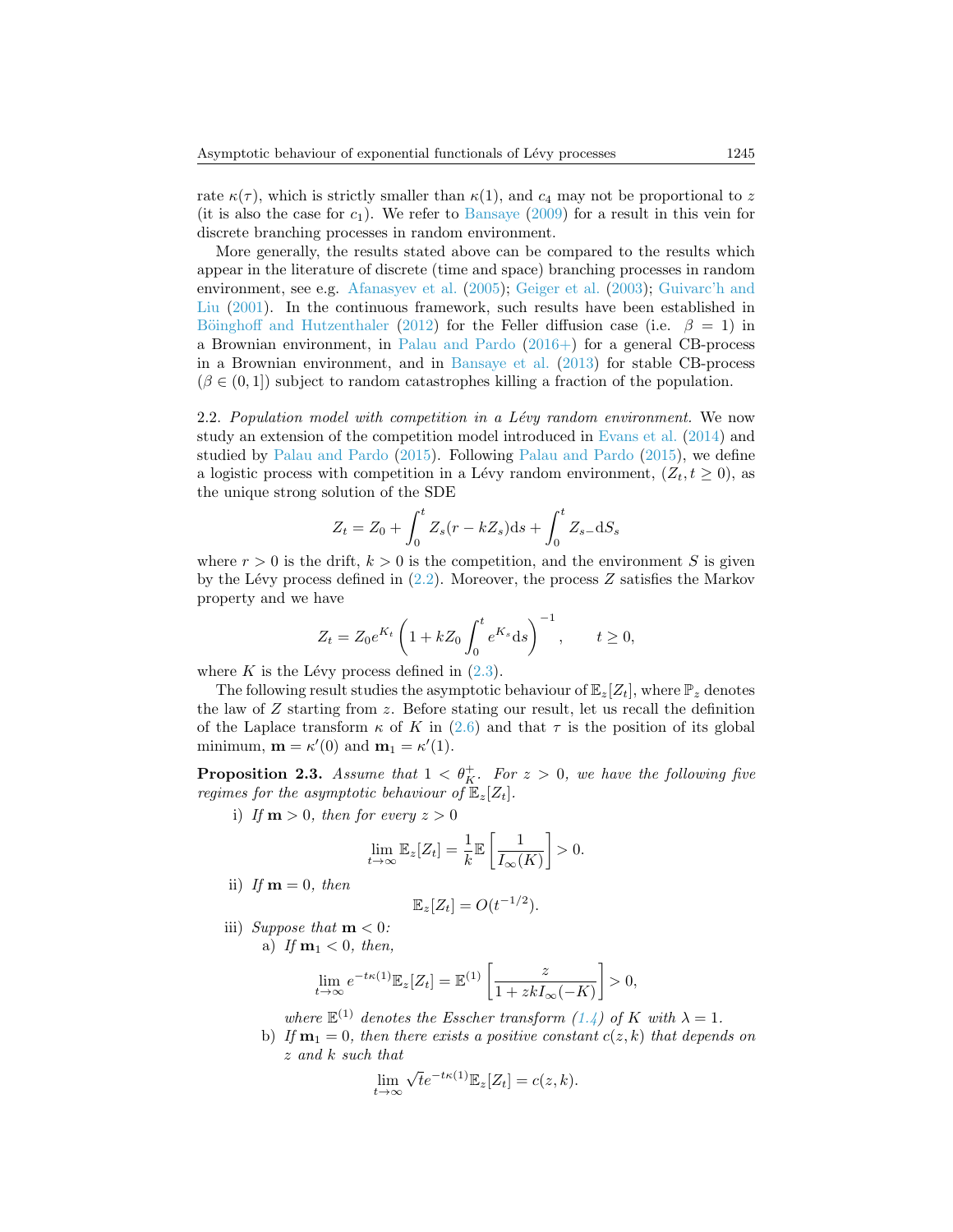c) If  $m_1 > 0$  and  $\tau + 1 < \theta^+$  then there exists a positive constant  $c_1(z, k)$ that depends on z and k such that

$$
\lim_{t \to \infty} t^{3/2} e^{-t\kappa(\tau)} \mathbb{E}_z[Z_t] = c_1(z, k).
$$

*Proof*: We first recall from Lemma II.2 in [Bertoin](#page-22-13)  $(1996)$  that the time reversed process  $(K_t - K_{(t-s)^-}, 0 \le s \le t)$  has the same law as  $(K_s, 0 \le s \le t)$ . Then

<span id="page-11-1"></span>
$$
e^{-K_t}I_t(-K) = e^{-K_t} \int_0^t e^{K_{t-s}} ds = \int_0^t e^{-(K_t - K_{t-s})} ds \stackrel{(d)}{=} \int_0^t e^{-K_s} ds = I_t(K),
$$
\n(2.7)

and

$$
(e^{-K_t}, e^{-K_t}I_t(-K)) \stackrel{(d)}{=} (e^{-K_t}, I_t(K)),
$$

where  $\stackrel{(d)}{=}$  stands for equality in law. The above implies that

<span id="page-11-0"></span>
$$
\mathbb{E}_z[Z_t] = z \mathbb{E}\left[\left(e^{-K_t} + kze^{-K_t} \int_0^t e^{K_s} ds\right)^{-1}\right] = z \mathbb{E}\left[\left(e^{-K_t} + kzI_t(K)\right)^{-1}\right].
$$
 (2.8)

Let us now prove part i). Assume that  $m > 0$ , then K drifts to  $\infty$  and  $e^{-K_t}$ converges to 0 as t goes to  $\infty$ . By Theorem 1 in [Bertoin and Yor](#page-22-0) [\(2005\)](#page-22-0),  $I_t(K)$ converges a.s. to  $I_{\infty}(K)$ , a non-negative and finite limit as t goes to  $\infty$ . We observe that the result follows from identity [\(2.8\)](#page-11-0) and the Monotone Convergence Theorem.

Part ii) follows from the inequality

$$
\mathbb{E}_z[Z_t] = z \mathbb{E}\left[\left(e^{-K_t} + kzI_t(K)\right)^{-1}\right] \leq \mathbb{E}\left[\left(kI_t(K)\right)^{-1}\right],
$$

and Theorem [1.1](#page-4-2) part (ii).

Finally, we prove part iii). Observe by applying the Esscher transform  $(1.4)$  with  $\lambda = 1$  that

$$
\mathbb{E}_z[Z_t] = ze^{\kappa(1)t}\mathbb{E}^{(1)}\left[\left(1+ kz \int_0^t e^{K_s} ds\right)^{-1}\right].
$$

Part iii)-a) follows by observing that under the probability measure  $\mathbb{P}^{(1)}$ , the process K is a Lévy process with mean  $\mathbb{E}^{(1)}[K_1] = \kappa'(1) \in (-\infty, 0)$ . We then conclude as in the proof of part i) by showing that  $\mathbb{E}^{(1)}[(1+kzI_t(-K))^{-1}]$ , converges to  $\mathbb{E}^{(1)}[(1+kzI_{\infty}(-K))^{-1}],$  as t increases.

Finally parts iii)-b) and c) follow from a direct application of Theorem [\(1.2\)](#page-5-0) parts iii)-b) and c), respectively, with the function  $F: x \in \mathbb{R}_+ \mapsto z(1 + kzx)^{-1}$ .  $\Box$ 

2.3. Diffusions in a Lévy random environment. Let  $(V(x), x \in \mathbb{R})$  be a stochastic process defined on R such that  $V(0) = 0$ . As presented in the introduction, a diffusion process  $X = (X(t), t \geq 0)$  in a random potential V is a diffusion whose conditional generator given V is

$$
\frac{1}{2}e^{V(x)}\frac{\mathrm{d}}{\mathrm{d}x}\left(e^{-V(x)}\frac{\mathrm{d}}{\mathrm{d}x}\right).
$$

It is well known that X may be constructed from a Brownian motion through suitable changes of scale and time, see [Brox](#page-22-14) [\(1986\)](#page-22-14).

The problem that we would like to study is the following: How fast does  $\mathbb{P}(\max_{t>0} X(t) > x)$  decay as x go to infinity? In order to make our analysis more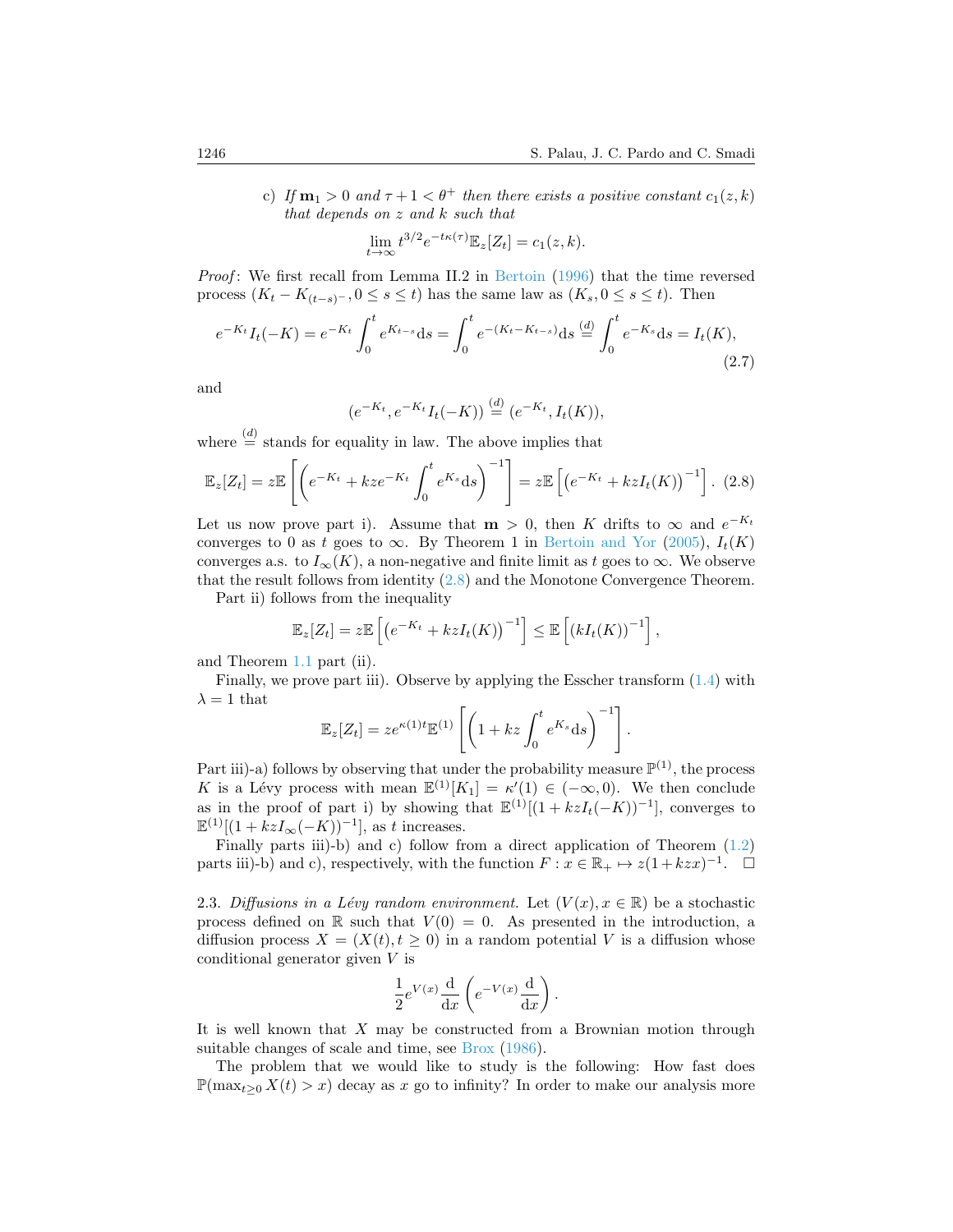tractable, we consider  $(\xi_t, t \geq 0)$  and  $(\eta_t, t \geq 0)$  two independent Lévy processes, and we define

$$
V(x) = \begin{cases} -\xi_x & \text{if } x \ge 0\\ -\eta_{-x} & \text{if } x \le 0. \end{cases}
$$

We want to determine the asymptotic behaviour of

$$
\mathbb{P}\left(\max_{s\geq 0} X(s) > t\right) = \mathbb{E}\left[\frac{I_{\infty}(\eta)}{I_{\infty}(\eta) + I_{t}(\xi)}\right].
$$

We assume that  $\eta$  drifts to  $\infty$ , and recall the notations of Section [1](#page-1-0) for the Laplace exponent  $\psi$  of  $\xi$ .

**Proposition 2.4.** Assume that  $1 < \theta^+$ .

i) If  $\psi'(0+) > 0$ , then

$$
\lim_{t \to \infty} \mathbb{P}\left(\max_{s \ge 0} X(s) > t\right) = \mathbb{E}\left[\frac{I_{\infty}(\eta)}{I_{\infty}(\eta) + I_{\infty}(\xi)}\right] > 0.
$$

ii) If  $\psi'(0+) = 0$ , then there exists a positive constant  $C_1$  that depends on the law of  $I_{\infty}(\eta)$  such that

$$
\lim_{t \to \infty} \sqrt{t} \mathbb{P}\left(\max_{s \ge 0} X(s) > t\right) = C_1.
$$

- iii) Suppose that  $\psi'(0+) < 0$ :
	- a) If  $\psi'(1) < 0$ , then there exists a positive constant  $C_2$  that depends on the law of  $I_{\infty}(\eta)$  such that,

$$
\lim_{t \to \infty} e^{-t\psi(1)} \mathbb{P}\left(\max_{s \ge 0} X(s) > t\right) = C_2.
$$

b) If  $\psi'(1) = 0$  and  $\psi''(1) < \infty$ , then there exists a positive constant  $C_3$ that depends on the law of  $I_{\infty}(\eta)$  such that

$$
\lim_{t \to \infty} \sqrt{t} e^{-t\psi(1)} \mathbb{P}\left(\max_{s \ge 0} X(s) > t\right) = C_3.
$$

c) If  $\psi'(1) > 0$ , and  $\tau + 1 < \theta^+$ , then

$$
\lim_{t \to \infty} \mathbb{P}\left(\max_{s \ge 0} X(s) > t\right) = o(t^{-1/2} e^{-t\psi(\tau)}).
$$

Moreover, if the process  $\xi$  is non-arithmetic (or non-lattice) then there exists a positive constant  $C_4$  that depends on the law of  $I_{\infty}(\eta)$  such that

$$
\lim_{t \to \infty} t^{3/2} e^{-t\psi(\tau)} \mathbb{P}\left(\max_{s \ge 0} X(s) > t\right) = C_4.
$$

Furthermore, if there exists a positive  $\varepsilon$  such that

$$
\mathbb{E}[I_{\infty}(\eta)^{1+\varepsilon}]<\infty,
$$

then

$$
C_i = c_i \mathbb{E}[I_\infty(\eta)], \quad i \in \{2, 3\},\
$$

where  $(c_i, i \in \{2,3\})$  do not depend on the law of  $I_\infty(\eta)$ .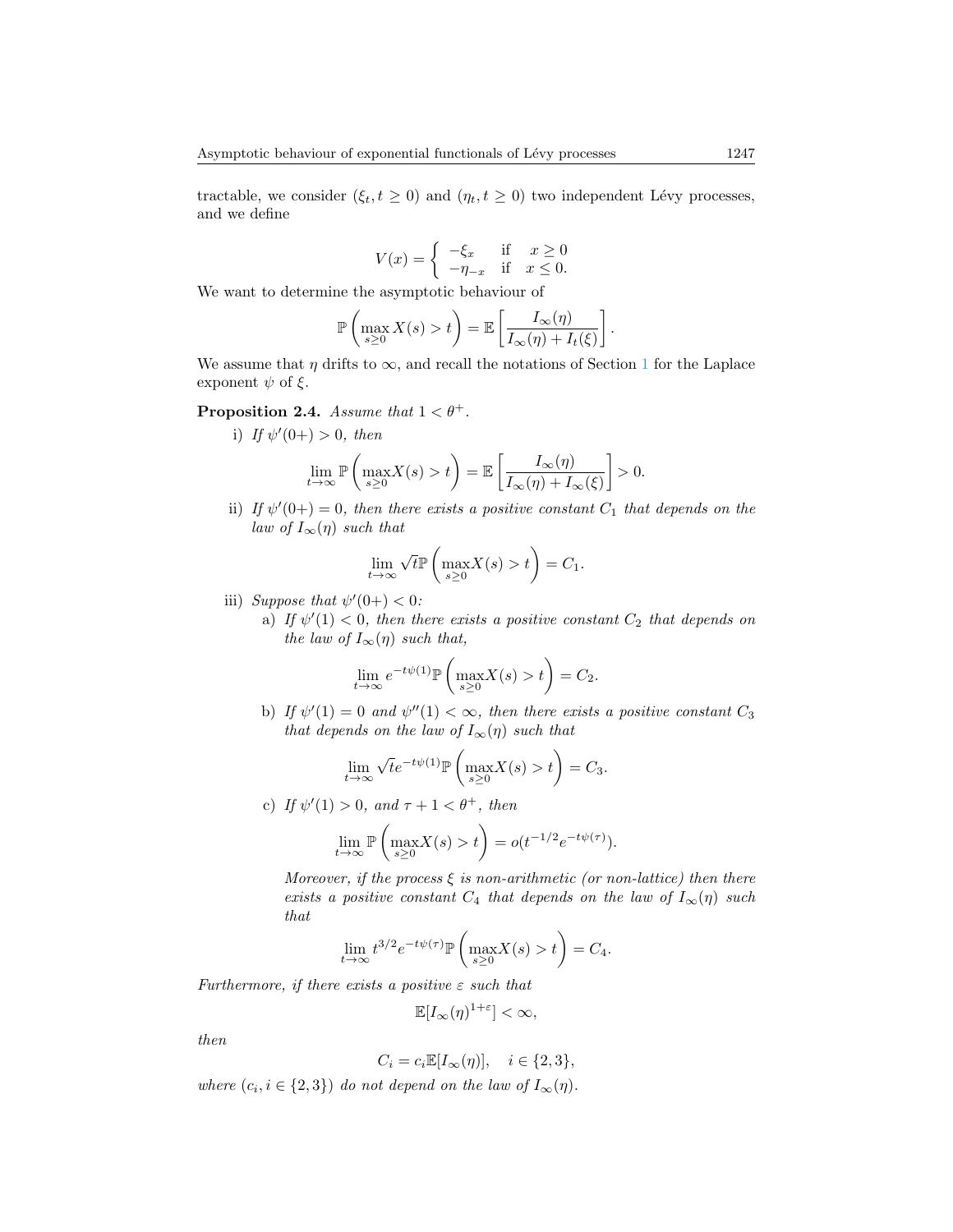*Proof:* Since  $\eta$  and  $\xi$  are independent, we have

$$
\mathbb{P}\left(\max_{s\geq 0} X(s) > t\right) = \mathbb{E}\left[I_{\infty}(\eta)\mathbb{E}\left[\frac{1}{I_{\infty}(\eta) + I_{t}(\xi)}\Big|\eta\right]\right] = \mathbb{E}\left[I_{\infty}(\eta)f(I_{\infty}(\eta),t)\right], t > 0,
$$

where

$$
f(a,t) = \mathbb{E} [(a + I_t(\xi))^{-1}], \quad a, t > 0.
$$

The result follows from an application of Theorems [1.1](#page-4-2) and [1.2](#page-5-0) with the function

$$
F: x \in \mathbb{R}_+ \mapsto z(a+x)^{-1}.
$$

We only prove case ii), as the others are analogous. By Theorem [1.2](#page-5-0) there exists  $c_1(a) > 0$  such that

$$
\lim_{t \to \infty} t^{1/2} f(a, t) = c_1(a).
$$

On the other hand, by Theorem 1, there exists  $c_1$  such that

$$
\lim_{t \to \infty} t^{1/2} f(0, t) = c_1.
$$

Let us define  $G_t(a) = at^{1/2} f(a, t)$ , and  $G_t^0(a) = at^{1/2} f(0, t)$ . Observe that

$$
G_t(a) \le G_t^0(a), \qquad \text{for all } t, a \ge 0
$$

and

$$
\lim_{t \to \infty} \mathbb{E}\left[G_t^0(I_\infty(\eta))\right] = c_1 \mathbb{E}\left[I_\infty(\eta)\right].
$$

Then, by the Dominated Convergence Theorem (see for instance [Dudley,](#page-22-15) [2002](#page-22-15) problem 12 p. 145),

$$
\lim_{t \to \infty} \sqrt{t} \mathbb{P}\left(\max_{s \geq 0} X(s) > t\right) = \lim_{t \to \infty} \mathbb{E}\left[G_t(I_\infty(\eta))\right] = \mathbb{E}\left[I_\infty(\eta)c_1(I_\infty(\eta))\right].
$$

We complete the proof for the existence of the limits by observing that

$$
0 < C_1 = \mathbb{E}\left[I_{\infty}(\eta)c_1(I_{\infty}(\eta))\right] \leq c_1 \mathbb{E}\left[I_{\infty}(\eta)\right] < \infty.
$$

The last part of the proof consists in justifying the form of the constants  $C_2$  and C<sub>3</sub> under the additional condition  $\mathbb{E}[I_{\infty}(\eta)^{1+\varepsilon}] < \infty$  for a positive  $\varepsilon$ . For every  $0 \leq \varepsilon \leq 1$ , we have

$$
\frac{I_{\infty}(\eta)}{I_{t}(\xi)} - \frac{I_{\infty}(\eta)}{I_{\infty}(\eta) + I_{t}(\xi)} = \frac{I_{\infty}(\eta)}{I_{t}(\xi)} \frac{I_{\infty}(\eta)}{I_{\infty}(\eta) + I_{t}(\xi)}
$$
\n
$$
\leq \frac{I_{\infty}(\eta)}{I_{t}(\xi)} \left(\frac{I_{\infty}(\eta)}{I_{\infty}(\eta) + I_{t}(\xi)}\right)^{\varepsilon} \leq \left(\frac{I_{\infty}(\eta)}{I_{t}(\xi)}\right)^{1+\varepsilon}
$$

Hence

$$
0 \leq \mathbb{E}\left[\frac{I_{\infty}(\eta)}{I_{t}(\xi)} - \frac{I_{\infty}(\eta)}{I_{\infty}(\eta) + I_{t}(\xi)}\right] \leq \mathbb{E}[(I_{\infty}(\eta))^{1+\varepsilon}] \mathbb{E}\left[\frac{1}{(I_{t}(\xi))^{1+\varepsilon}}\right].
$$

But from point iii)-c) of Theorem [1.1](#page-4-2) and Equation  $(3.10)$  in the proof of Theorem  $1.2$ , we know that in the cases iii)-a) and iii)-b),

$$
\mathbb{E}\left[I_t(\xi)^{-(1+\varepsilon)}\right] = o\left(\mathbb{E}\left[I_t(\xi)^{-1}\right]\right).
$$

This ends the proof.

.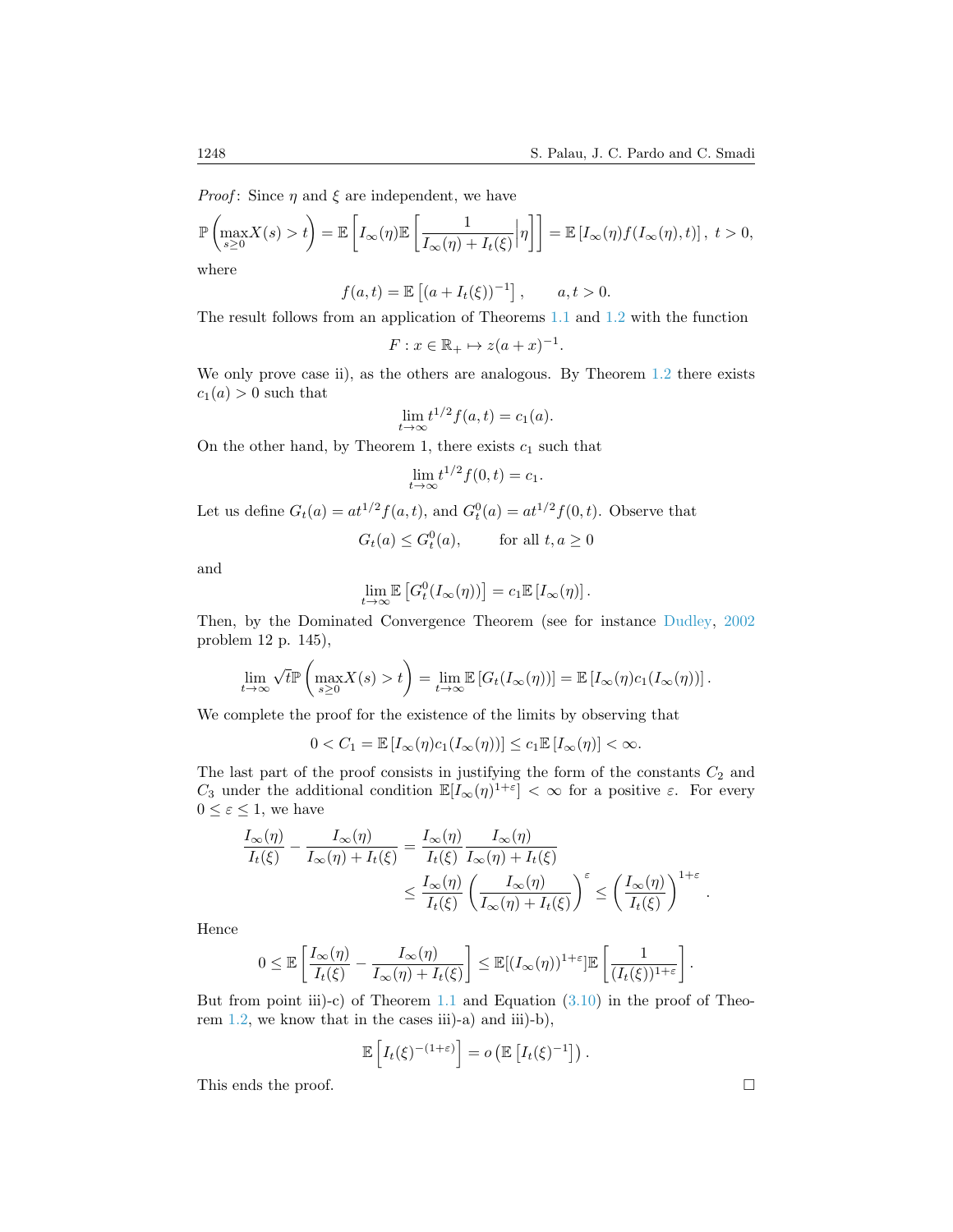## 3. Proofs of Theorems [1.1](#page-4-2) and [1.2.](#page-5-0)

This section is dedicated to the proofs of the main results of the paper.

We first prove Theorem [1.1.](#page-4-2) The proof of part ii) is based on the following approximation technique. Let  $(N_t^{(q)}, t \geq 0)$  be a Poisson process with intensity  $q > 0$ , which is independent of the Lévy process  $\xi$ , and denote by  $(\tau_n^q)_{n\geq 0}$  its sequence of jump times with the convention that  $\tau_0^q = 0$ . For simplicity, we also introduce for  $n \geq 0$ ,

$$
\xi_t^{(n)} = \xi_{\tau_n^q + t} - \xi_{\tau_n^q}, \qquad t \ge 0.
$$

For  $n \geq 0$ , we define the following random variables

$$
S_n^{(q)} := \xi_{\tau_n^q}, \qquad M_n^{(q)} := \sup_{\tau_n^q \le t < \tau_{n+1}^q} \xi_t \qquad \text{and} \qquad I_n^{(q)} := \inf_{\tau_n^q \le t < \tau_{n+1}^q} \xi_t.
$$

Observe that  $(S_n^{(q)}, n \ge 0)$  is a random walk with step distribution given by  $\xi_{\tau_1^q}$  and that  $\tau_1^q$  is an exponential r.v. with parameter q which is independent of  $\xi$ .

 $\mathcal{U}_{1}$  is an exponential 1.v. with parameter q with<br>Similarly for the process  $\xi^{(n)}$ , we also introduce

$$
m_n^{(q)} := \sup_{t < \tau_{n+1}^q - \tau_n^q} \xi_t^{(n)} \quad \text{and} \quad i_n^{(q)} := \inf_{t < \tau_{n+1}^q - \tau_n^q} \xi_t^{(n)}.
$$

<span id="page-14-1"></span>**Lemma 3.1.** Using the above notation we have

$$
M_n^{(q)} = S_n^{(+,q)} + m_0^{(q)}, \qquad I_n^{(q)} = S_n^{(-,q)} + i_0^{(q)}, \qquad n \ge 0
$$

where each of the processes  $S^{(+,q)} = (S_n^{(+,q)}, n \ge 0)$  and  $S^{(-,q)} = (S_n^{(-,q)}, n \ge 0)$ are random walks with the same distribution as  $S^{(q)}$ . Moreover  $S^{(+,q)}$  and  $m_0^{(q)}$  are independent, as are  $S^{(-,q)}$  and  $i_0^{(q)}$ .

The proof of this lemma is based on the Wiener-Hopf factorisation (see Equations (4.3.3) and (4.3.4) in [Doney,](#page-22-16) [2007\)](#page-22-16). It follows from similar arguments as those used in the proof of Theorem IV.13 in [Doney](#page-22-16)  $(2007)$ , which considers the case when the exponential random variables are jump times of the process  $\xi$  restricted to  $\mathbb{R} \setminus [-\eta, \eta]$ , for  $\eta > 0$ . So, we omit its proof for the sake of brevity.

Recall that  $\tau_1^q$  goes to 0, in probability, as q increases and that  $\xi$  has càdlàg paths. Hence, there exists an increasing sequence  $(q_n)_{n\geq 0}$  such that  $q_n \to \infty$  and

<span id="page-14-2"></span><span id="page-14-0"></span>
$$
e^{\lambda i_0^{(q_n)}} \underset{n \to \infty}{\longrightarrow} 1, \qquad \text{a.s.} \tag{3.1}
$$

We also recall the following form of the Wiener-Hopf factorisation, for  $q > \psi(\lambda)$ 

$$
\frac{q}{q - \psi(\lambda)} = \mathbb{E}\left[e^{\lambda i_0^{(q)}}\right] \mathbb{E}\left[e^{\lambda m_0^{(q)}}\right].
$$
\n(3.2)

From the Dominated Convergence Theorem and identity [\(3.2\)](#page-14-0), it follows that for  $\varepsilon \in (0,1)$ , there exists  $N \in \mathbb{Z}_+$  such that for all  $n \geq N$ 

$$
1 - \varepsilon \le \mathbb{E}\left[e^{\lambda i_0^{(q_n)}}\right] \le \mathbb{E}\left[e^{\lambda m_0^{(q_n)}}\right] \le 1 + \varepsilon. \tag{3.3}
$$

Next, we introduce the compound Poisson process

<span id="page-14-3"></span>
$$
Y_t^{(q)} := S_{N_t^{(q)}}^{(q)}, \qquad t \ge 0,
$$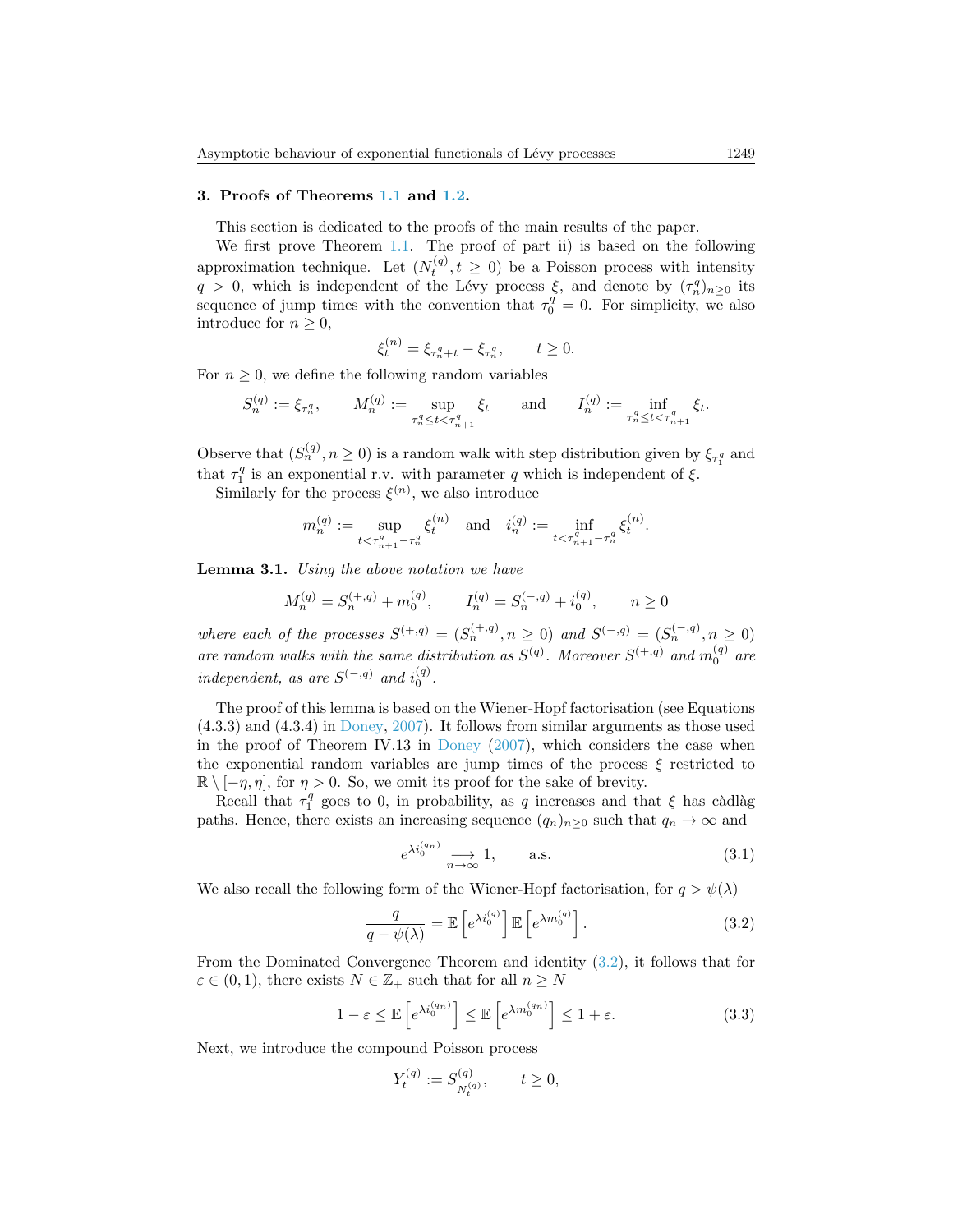whose Laplace exponent satisfies

$$
\psi^{(q)}(\lambda) := \log \mathbb{E}\Big[e^{\lambda Y_1^{(q)}}\Big] = \frac{q\psi(\lambda)}{q - \psi(\lambda)},
$$

which is well defined for  $\lambda$  such that  $q > \psi(\lambda)$ . Similarly, we define

$$
\widetilde{I}_t^{(q)} = I_{N_t^{(q)}}^{(q)}, \qquad \widetilde{M}_t^{(q)} = M_{N_t^{(q)}}^{(q)}, \qquad Y_t^{(+,q)} = S_{N_t^{(q)}}^{(+,q)}, \qquad \text{and} \qquad Y_t^{(-,q)} = S_{N_t^{(q)}}^{(-,q)}.
$$

We observe from the definitions of  $\overline{M}^{(q)}$  and  $\overline{I}^{(q)}$ , and Lemma [3.1,](#page-14-1) that for all  $t \ge 0$ , the following inequalities are satisfied

$$
e^{-m_0^{(q)}} \int_0^t e^{-Y_s^{(+,q)}} ds \le \int_0^t e^{-\xi_s} ds \le e^{-i_0^{(q)}} \int_0^t e^{-Y_s^{(-,q)}} ds. \tag{3.4}
$$

<span id="page-15-0"></span>We have now all the tools needed to prove Theorem [1.1.](#page-4-2)

*Proof of Theorem [1.1:](#page-4-2)* i) Assume that  $\psi'(0+) > 0$ . According to Theorem 1 in [Bertoin and Yor](#page-22-0) [\(2005\)](#page-22-0),  $I_t(\xi)$  converges a.s. to  $I_\infty(\xi)$ , a non-negative and finite limit as t goes to  $\infty$ . Then, we observe that the result follows from the Monotone Convergence Theorem.

We now prove part ii). In order to do so, we use the approximation and notation that we introduced at the beginning of this section. Let  $(q_n)_{n\geq 1}$  be a sequence defined as in [\(3.1\)](#page-14-2) and observe that for  $n \geq 1$ , we have  $\psi^{(q_n)}(0) = 0$ ,  $\psi^{(q_n)}(0+) = 0$ and  $\psi''(q_n)(0+) < \infty$ . We also observe that the processes  $Y^{(+,q_n)}$  and  $Y^{(-,q_n)}$  have bounded variation paths.

We take  $\ell \geq N$  and  $0 < \varepsilon < 1$ . Hence from Lemmas 13 and 14 in [Bansaye et al.](#page-22-3) [\(2013\)](#page-22-3), we observe that there exists a positive constant  $c_1(\ell)$  such that

$$
(1-\varepsilon)c_1(\ell)t^{-1/2} \le \mathbb{E}\left[\left(\int_0^t e^{-Y_s^{(\pm, q_\ell)}} ds\right)^{-p}\right] \le (1+\varepsilon)c_1(\ell)t^{-1/2},
$$

for t sufficiently large. Therefore using  $(3.3)$  and  $(3.4)$  in the previous inequality, we obtain

$$
(1 - \varepsilon)^2 c_1(\ell) t^{-1/2} \le \mathbb{E}[I_t(\xi)^{-p}] \le (1 + \varepsilon)^2 c_1(\ell) t^{-1/2},
$$
\n(3.5)

for t sufficiently large.

Next, we take  $n, m \geq N$  and observe that the previous inequalities imply

$$
\left(\frac{1-\varepsilon}{1+\varepsilon}\right)^2 c_1(n) \le c_1(m) \le \left(\frac{1+\varepsilon}{1-\varepsilon}\right)^2 c_1(n), \quad \text{for all } n, m \ge N.
$$

Thus, we deduce that  $(c_1(n))_{n>1}$  is a Cauchy sequence. Let us denote  $c_1$  its limit which, by the previous inequalities is positive. Let  $l \geq N$  such that

<span id="page-15-1"></span>
$$
(1 - \varepsilon)c_1 \le c_1(l) \le (1 + \varepsilon)c_1.
$$

Using this inequality and  $(3.5)$ , we observe

$$
(1 - \varepsilon)^3 c_1 t^{-1/2} \le \mathbb{E}[I_t(\xi)^{-p}] \le (1 + \varepsilon)^3 c_1 t^{-1/2},
$$

for t sufficiently large. This completes the proof of part ii).

<span id="page-15-2"></span>Now, we prove part iii)-a). Recalling  $(2.7)$  yields that

$$
I_t(\xi) \stackrel{(d)}{=} e^{-\xi_t} I_t(-\xi), \qquad t \ge 0. \tag{3.6}
$$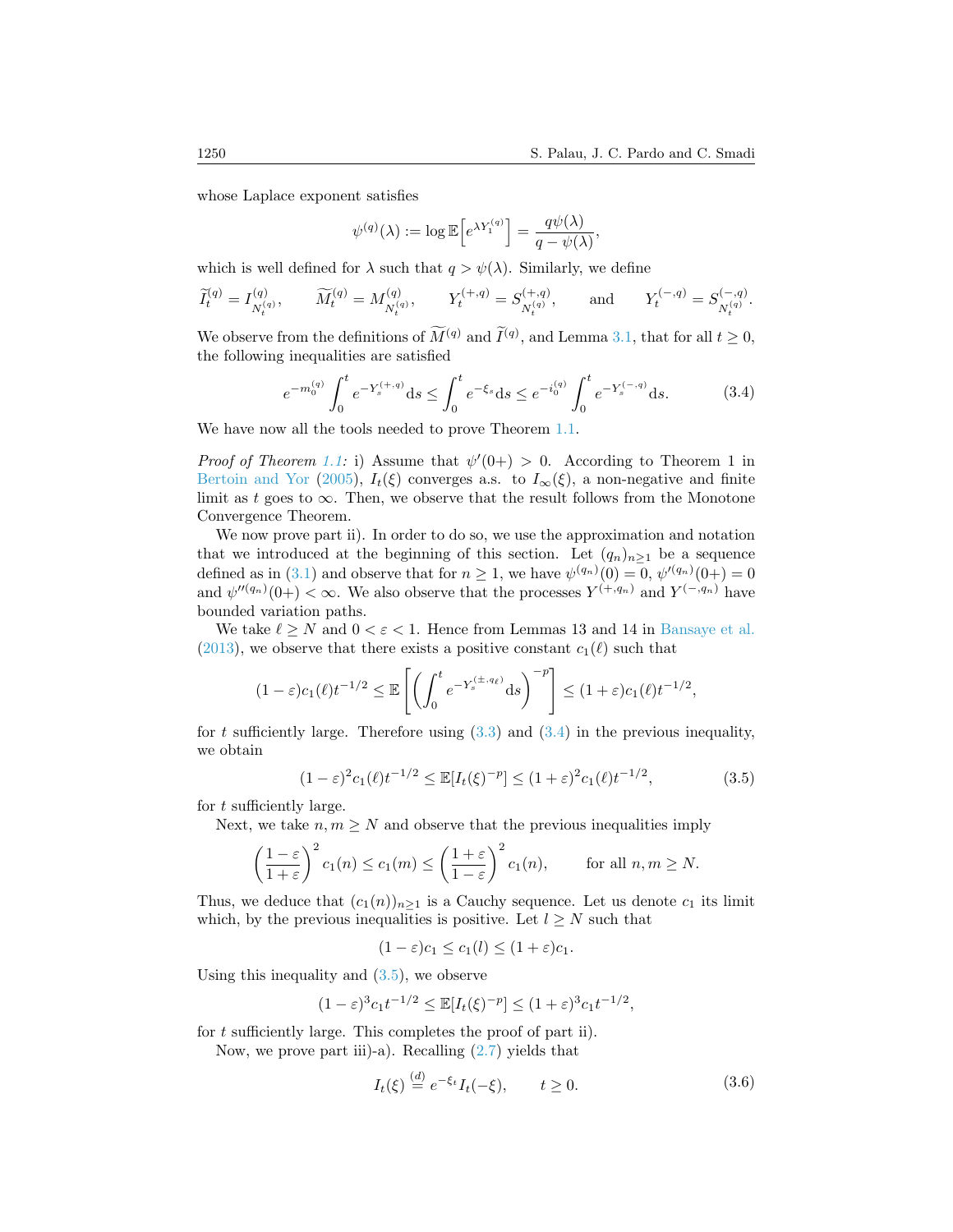Hence using the Esscher transform [\(1.4\)](#page-4-1), with  $\lambda = p$ , we have

<span id="page-16-0"></span>
$$
\mathbb{E}\left[I_t(\xi)^{-p}\right] = \mathbb{E}\left[e^{p\xi_t}I_t(-\xi)^{-p}\right] = e^{t\psi(p)}\mathbb{E}^{(p)}\left[I_t(-\xi)^{-p}\right], \qquad t \ge 0. \tag{3.7}
$$

The inequality  $(1.5)$  with  $q = p$  and the previous identity imply that the decreasing function  $t \mapsto \mathbb{E}^{(p)}[I_t(-\xi)^{-p}]$  is finite for all  $t > 0$ . Recall that under the probability measure  $\mathbb{P}^{(p)}$ , the process  $\xi$  is a Lévy process with mean  $\mathbb{E}^{(p)}[\xi_1] = \psi'(p) \in (-\infty, 0)$ . Then, as in the proof of part i),  $\mathbb{E}^{(p)}[I_t(-\xi)^{-p}]$  converges to  $\mathbb{E}^{(p)}[I_{\infty}(-\xi)^{-p}]$ , as t increases.

Part iii)-b) follows from part ii) and the Esscher transform [\(1.4\)](#page-4-1). More precisely, we apply the Esscher transform with  $\lambda = p$  and observe that the Laplace transform of the process  $\xi$  under the probability measure  $\mathbb{P}^{(p)}$ , satisfies  $\psi_p'(0+) = \psi'(p) = 0$ and  $\psi_p''(0+) = \psi''(p) < \infty$ . Therefore by applying part ii) and identity [\(3.7\)](#page-16-0), we get the existence of a constant  $c_2 > 0$  such that

$$
\mathbb{E}\left[I_t(\xi)^{-p}\right] = e^{t\psi(p)}\mathbb{E}^{(p)}[I_t(-\xi)^{-p}] \sim c_2 t^{-1/2} e^{t\phi(p)}.
$$

Finally we prove part iii)-c). Again from the Esscher transform with  $\lambda = \tau$ , we see

$$
\mathbb{E}\left[I_t(\xi)^{-p}\right] = e^{t\psi(\tau)}\mathbb{E}^{(\tau)}\left[e^{(p-\tau)\xi_t}I_t(-\xi)^{-p}\right], \qquad t > 0.
$$

On the one hand, for  $t > 0$ ,

$$
E^{(\tau)}[e^{(p-\tau)\xi_t}I_t(-\xi)^{-p}]
$$
  
\n
$$
= \mathbb{E}^{(\tau)}\left[e^{(p-\tau)(\xi_t-\xi_{t/2})}\frac{(e^{-\xi_{t/2}}I_{t/2}(-\xi) + \int_{t/2}^t e^{\xi_u-\xi_{t/2}}du)^{-(p-\tau)}}{(I_{t/2}(-\xi) + e^{\xi_{t/2}}\int_{t/2}^t e^{\xi_u-\xi_{t/2}}du)^{\tau}}\right]
$$
  
\n
$$
\leq \mathbb{E}^{(\tau)}\left[e^{(p-\tau)(\xi_t-\xi_{t/2})}\frac{(\int_0^{t/2} e^{\xi_{s+t/2}-\xi_{t/2}}ds)^{-(p-\tau)}}{I_{t/2}(-\xi)^{\tau}}\right]
$$
  
\n
$$
= \mathbb{E}^{(\tau)}\left[e^{(p-\tau)(\xi_{t/2})}I_{t/2}(-\xi)^{-(p-\tau)}\right]\mathbb{E}^{(\tau)}\left[I_{t/2}(-\xi)^{-\tau}\right],
$$

where we have used in the last identity the fact that  $(\xi_{u+t/2} - \xi_{t/2}, u \geq 0)$  is independent of  $(\xi_u, 0 \le u \le t/2)$  and with the same law as  $(\xi_u, u \ge 0)$ .

On the other hand, from  $(3.6)$  we deduce

$$
\mathbb{E}^{(\tau)}\left[e^{(p-\tau)(\xi_{t/2})}I_{t/2}(-\xi)^{-(p-\tau)}\right] = \mathbb{E}^{(\tau)}\left[I_{t/2}(\xi)^{-(p-\tau)}\right], \qquad t > 0.
$$

Putting all the pieces together, we get

$$
\mathbb{E}^{(\tau)}[e^{(p-\tau)\xi_t}I_t(-\xi)^{-p}] \leq \mathbb{E}^{(\tau)}\left[I_{t/2}(\xi)^{-(p-\tau)}\right]\mathbb{E}^{(\tau)}\left[I_{t/2}(-\xi)^{-\tau}\right], \qquad t > 0
$$

implying

$$
\mathbb{E}\left[I_t(\xi)^{-p}\right] \leq e^{t\psi(\tau)}\mathbb{E}^{(\tau)}\left[I_{t/2}(\xi)^{-(p-\tau)}\right]\mathbb{E}^{(\tau)}\left[I_{t/2}(-\xi)^{-\tau}\right], \qquad t > 0.
$$

Since  $\psi'(\tau) = 0$ , we have  $\mathbb{E}^{(\tau)}[\xi_1] = 0$  and the process  $\xi$  oscillates under  $\mathbb{P}^{(\tau)}$ . Moreover since  $\psi''(\tau) < \infty$ , we deduce that  $\psi''_{\tau}(0+) < \infty$ . The latter condition implies from part ii) that there exists a constant  $c_1(\tau) > 0$  such that

$$
\mathbb{E}^{(\tau)}[I_t(\xi)^{-(p-\tau)}] \sim c_1(\tau) t^{-1/2},
$$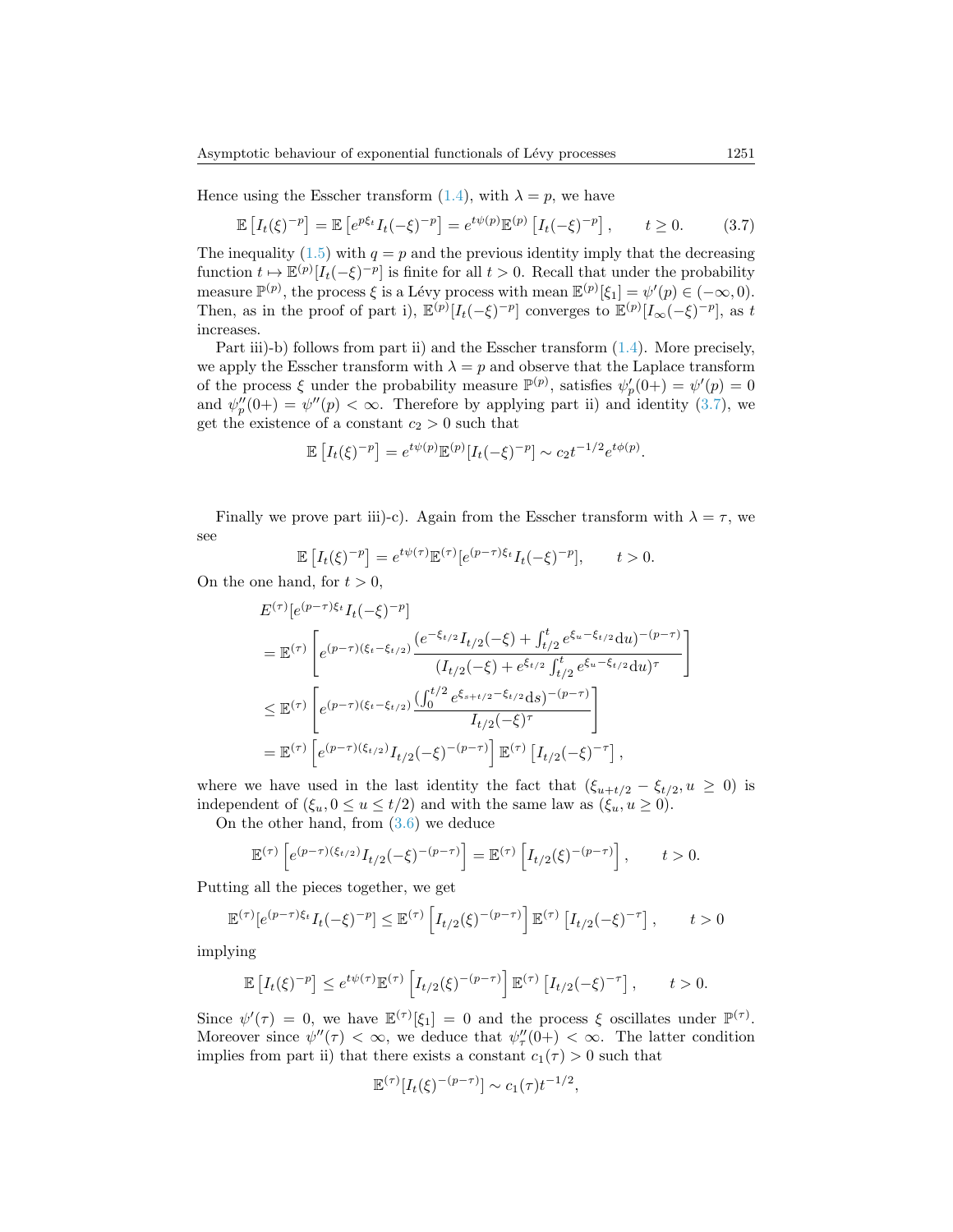for t sufficiently large. Since the process  $\xi$  oscillates under  $\mathbb{P}^{(\tau)}$ , the dual  $-\xi$  also oscillates. This implies that  $I_t(-\xi)$  goes to  $\infty$  and therefore  $\mathbb{E}^{(\tau)}[I_t(-\xi)^{-(p-\tau)}]$  goes to 0, as t increases. In other words, we have

$$
\mathbb{E}\left[I_t(\xi)^{-p}\right] = o(t^{-1/2}e^{t\psi(\tau)}), \quad \text{as} \quad t \to \infty,
$$

as expected.

We now assume that  $\xi$  is non-arithmetic, our arguments are similar to those used in [Bansaye et al.](#page-22-3) [\(2013\)](#page-22-3). We will prove

$$
\limsup_{t\to\infty}t^{3/2}e^{-t\psi(\tau)}\mathbb{E}\left[I_t(\xi)^{-p}\right]<\infty.
$$

In order to prove it, we take  $t > 0$  and observe

$$
I_{\lfloor t \rfloor}(\xi) = \sum_{k=0}^{\lfloor t \rfloor -1} e^{-\xi_k} \int_0^1 e^{-(\xi_{k+u} - \xi_k)} du,
$$

where  $|t|$  denotes the integer part of t. Therefore

$$
\mathbb{E}\left[I_{\lfloor t\rfloor}(\xi)^{-p}\right] \leq \mathbb{E}\left[\min_{k\leq \lfloor t\rfloor-1}e^{p\xi_k}\left(\int_0^1e^{-(\xi_{k+u}-\xi_k)}\mathrm{d}u\right)^{-p}\right].
$$

Conditioning on the value when the minimum is attained, let say  $k'$ , and observing that  $e^{p\xi_{k'}}$  is independent of  $\left(\int_0^1 e^{-(\xi_{k'+u}-\xi_{k'})}\mathrm{d}u\right)^{-p}$  and the latter has the same law as  $\left(\int_0^1 e^{-\xi_u} \mathrm{d}u\right)^{-p}$ , we deduce

$$
\mathbb{E}\left[I_{\lfloor t\rfloor}(\xi)^{-p}\right] \leq \mathbb{E}\left[\min_{k\leq \lfloor t\rfloor-1}e^{p\xi_k}\right]\mathbb{E}\left[\left(\int_0^1e^{-\xi_u}\mathrm{d}u\right)^{-p}\right].
$$

Finally, by Lemma 7 in [Hirano](#page-23-13) [\(1998\)](#page-23-13), there exists a  $C > 0$  such that

$$
\mathbb{E}\left[\min_{k\leq \lfloor t\rfloor-1}e^{p\xi_k}\right] \sim C\lfloor t\rfloor^{-3/2}e^{\lfloor t\rfloor\psi(\tau)}, \qquad \text{for } t \text{ large.}
$$

The claim follows from the monotonicity of  $\mathbb{E}[I_{\lfloor t\rfloor}(\xi)^{-p}]$  and the fact that  $t \in$  $\lfloor t \rfloor, \lfloor t \rfloor + 1$ .

The idea of the proof of Theorem [1.2](#page-5-0) is to study the asymptotic behaviour of  $\mathcal{E}_F(n/q)$  for q fixed and large n, and then to use the monotonicity of F to deduce the asymptotic behaviour of  $\mathcal{E}_F(t)$  when t goes to infinity. In order to do so, we use a key result due to Guivarc'h and Liu that we state in the Appendix for the sake of completeness.

Let  $q > 0$  and define the sequence  $q_n = n/q$ , for  $n \geq 0$ . For  $k \geq 0$ , we also define

$$
\widetilde{\xi}_u^{(k)} = \xi_{q_k + u} - \xi_{q_k}, \quad \text{for} \quad u \ge 0,
$$

and

<span id="page-17-0"></span>
$$
a_k = e^{-\tilde{\xi}_{q(k+1)}^{(k)} - q_k} \qquad \text{and} \qquad b_k = \int_0^{q_{(k+1)} - q_k} e^{-\tilde{\xi}_u^{(k)}} \mathrm{d}u. \tag{3.8}
$$

Hence,  $(a_k, b_k)$  is a  $\mathbb{R}^2_+$ -valued sequence of i.i.d. random variables. Observe that

$$
a_0 = e^{-\xi \frac{1}{q}}
$$
 and  $\frac{b_0}{1 - a_0} = \frac{I_{\frac{1}{q}}(\xi)}{1 - e^{-\xi \frac{1}{q}}},$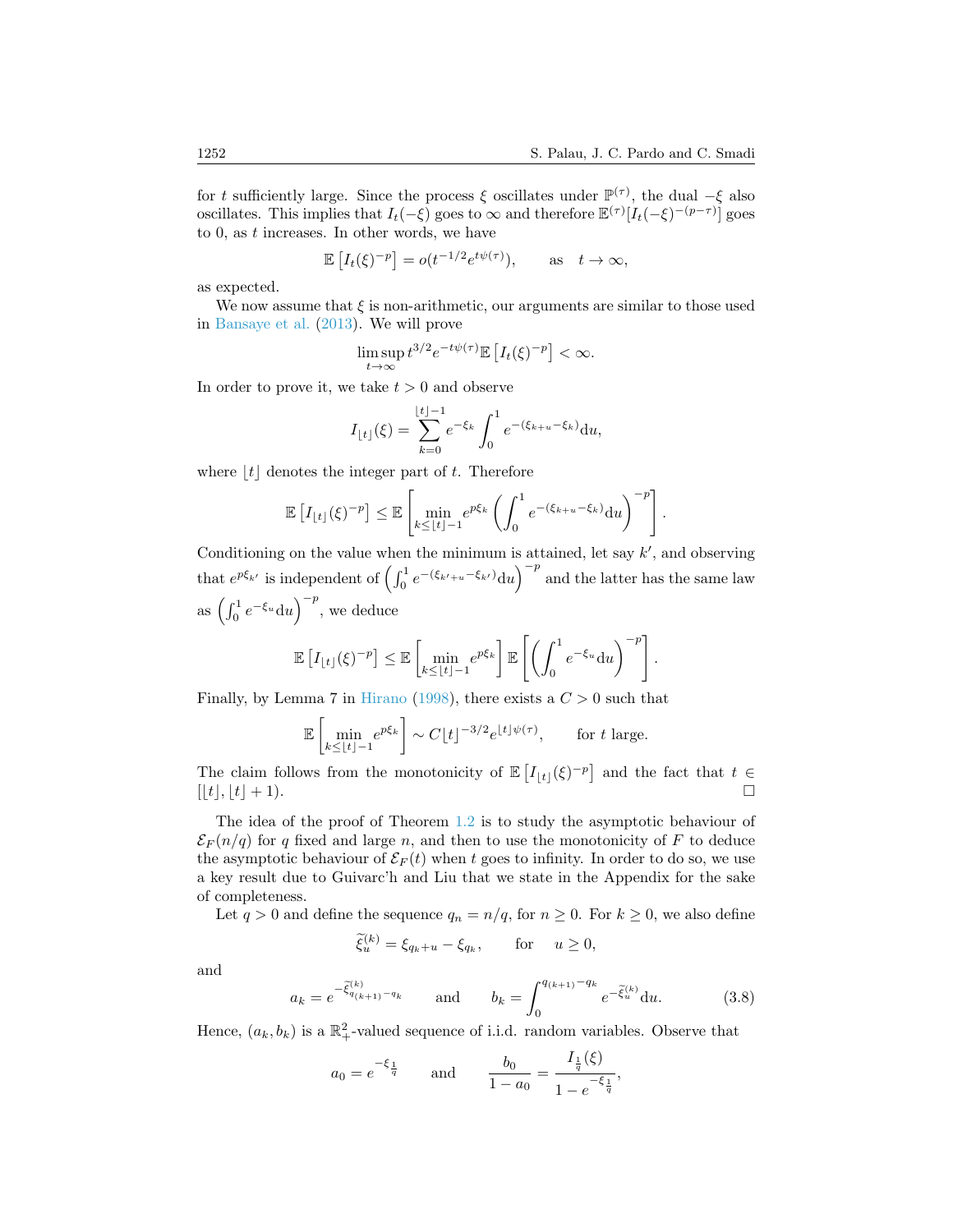which are not constant a.s. as required by Theorem [A.1.](#page-4-2) Moreover, we have

$$
\int_{q_i}^{q_{i+1}} e^{-\xi_u} du = e^{-\xi_{q_i}} b_i = \prod_{k=0}^{i-1} a_k b_i = A_i b_i,
$$

where  $A_k$  is defined as in Theorem [A.1.](#page-4-2) The latter identity implies

$$
I_{q_n}(\xi) = \sum_{i=0}^{n-1} \int_{q_i}^{q_{i+1}} e^{-\xi_u} du = \sum_{i=0}^{n-1} A_i b_i := B_n.
$$

In other words, we have all the objects required to apply Theorem [A.1.](#page-4-2)

*Proof of Theorem [1.2:](#page-5-0)* i) The proof uses similar arguments as those used in the proof of Theorem [1.1-](#page-4-2)i).

ii) We now assume that  $\psi'(0+) = 0$ . We define the sequence  $(a_k, b_k)_{k \geq 0}$  as in [\(3.8\)](#page-17-0) and follow the same notation as in Theorem [A.1.](#page-4-2) We take  $0 < \eta < \alpha$  and  $d_p > 1$  such that  $-\theta^-/d_p < p$  and  $\theta^- < -\eta < \eta + p < \theta^+$ , and let

$$
(\eta,\kappa,\vartheta)=\left(\eta,\frac{-\theta^-}{d_p},p\right).
$$

Next, we verify the moment conditions of Theorem [A.1](#page-4-2) for the couple  $(a_0, b_0)$ . From the definition of  $(a_0, b_0)$ , we get

$$
\mathbb{E}[\ln a_0] = \frac{\psi'(0+)}{q} = 0, \qquad \mathbb{E}[a_0^{\kappa}] = e^{\psi(-\kappa)/q} \quad \text{and} \quad \mathbb{E}[a_0^{-\eta}] = e^{\psi(\eta)/q},
$$

which are well defined. Similarly as in  $(1.5)$ , by  $L_1$ -Doob's inequality (see [Acciaio](#page-22-10) [et al.,](#page-22-10) [2013\)](#page-22-10) and the Esscher transform [\(1.4\)](#page-4-1)

$$
\mathbb{E}\left[b_0^{\eta}\right] \le q^{\eta} \mathbb{E}\left[\sup_{0 \le u \le 1/q} e^{-\eta \xi_u}\right] \le \frac{e}{e-1} q^{\eta} e^{\frac{\psi(-\eta)}{q}} \left(1 - \eta \psi'(-\eta) - \psi(-\eta)\right) < \infty,
$$

and

$$
\mathbb{E}\left[a_0^{-\eta}b_0^{-\vartheta}\right] \le q^{\vartheta}\mathbb{E}\left[e^{\eta\xi_{\frac{1}{q}}}\sup_{0\le u\le 1/q}e^{\vartheta\xi_u}\right] \le q^{\vartheta}\mathbb{E}\left[\sup_{0\le u\le 1/q}e^{(\eta+\vartheta)\xi_u}\right] < \infty.
$$

Therefore the asymptotic behaviour of  $\mathcal{E}_F(q_n)$  for large n follows from a direct application of Theorem [A.1.](#page-4-2) In other words, there exists a positive constant  $c(q)$ such that √

$$
\sqrt{n}\mathcal{E}_F(q_n) \sim c(q),
$$
 as  $n \to \infty.$ 

In order to get our result, we take  $t$  to be a positive real number. Since the mapping  $s \mapsto \mathcal{E}_F(s)$  is non-increasing, we get

$$
\sqrt{t}\mathcal{E}_F(t) \leq \sqrt{t}\mathcal{E}_F(\lfloor qt\rfloor/q) = \sqrt{\frac{t}{\lfloor qt\rfloor}}\sqrt{\lfloor qt\rfloor}\mathcal{E}_F(\lfloor qt\rfloor/q).
$$

Similarly

$$
\sqrt{t}\mathcal{E}_F(t) \ge \sqrt{t}\mathcal{E}_F((\lfloor qt \rfloor + 1)/q) = \sqrt{\frac{t}{\lfloor qt \rfloor + 1}}\sqrt{\lfloor qt \rfloor + 1}\mathcal{E}_F((\lfloor qt \rfloor + 1)/q).
$$

Therefore

$$
\sqrt{t}\mathcal{E}_F(t) \sim c(q)q^{-1/2}
$$
, as  $t \to \infty$ .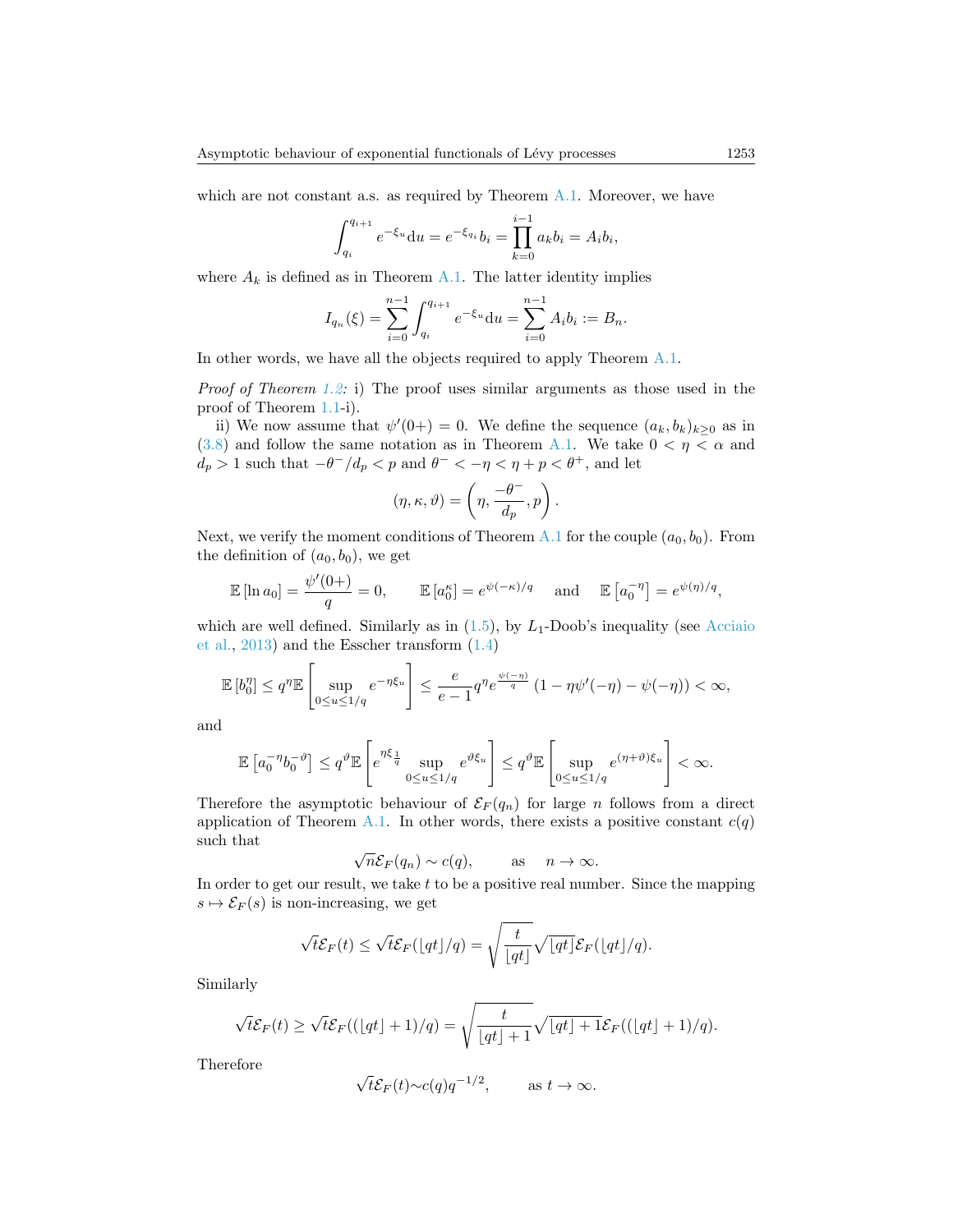Moreover, we deduce that  $c(q)q^{-1/2}$  is positive and does not depend on q. Hence we denote this constant by  $c_1$ . This concludes the proof of point ii).

iii) For the rest of the proof, we assume that  $\psi'(0) < 0$ . We first prove part a). Since  $\psi'(p) < 0$ , from Theorem [1.1](#page-4-2) part iii)-a) we know that

$$
\mathbb{E}\left[I_t(\xi)^{-p}\right] \sim e^{t\psi(p)} \mathbb{E}^{(p)}[I_{\infty}(-\xi)^{-p}], \quad \text{as} \quad t \to \infty.
$$

Hence the asymptotic behaviour is proven if we show that

$$
\mathcal{E}_F(t) \sim \mathbf{k} \mathbb{E}\left[I_t(\xi)^{-p}\right], \text{ as } t \to \infty.
$$

Since  $\psi'(p) < 0$ , there is  $\varepsilon > 0$  such that  $p(1+\varepsilon) < \theta^+$ ,  $\psi(p(1+\varepsilon)) < \psi(p)$  and  $\psi'((1+\varepsilon)p) < 0$ . Hence, from Lemma 2 (see the Appendix), we deduce that there is a constant M such that

<span id="page-19-1"></span>
$$
\left|F\left(I_t(\xi)\right) - \mathbf{k}I_t(\xi)^{-p}\right| \le MI_t(\xi)^{-(1+\varepsilon)p}.\tag{3.9}
$$

In other words, it is enough to prove

<span id="page-19-0"></span>
$$
\mathbb{E}\left[I_t(\xi)^{-(1+\varepsilon)p}\right] = o(e^{t\psi(p)}), \quad \text{as} \quad t \to \infty. \tag{3.10}
$$

From the Esscher transform [\(1.4\)](#page-4-1) with  $\lambda = (1 + \varepsilon)p$ , we deduce

$$
\mathbb{E}\left[I_t(\xi)^{-(1+\varepsilon)p}\right] = \mathbb{E}\left[e^{p(1+\varepsilon)\xi_s}I_t(-\xi)^{-(1+\varepsilon)p}\right]
$$

$$
= e^{t\psi(p)}e^{t\psi_p(\varepsilon p)}\mathbb{E}^{((1+\varepsilon)p)}\left[I_t(-\xi)^{-(1+\varepsilon)p}\right].
$$

This and Equation [\(1.5\)](#page-5-1) with  $\lambda = (1 + \varepsilon)p$  imply that  $\mathbb{E}^{((1+\varepsilon)p)}[I_t(-\xi)^{-(1+\varepsilon)p}]$  is finite for all  $t > 0$ . Similarly as in the proof of Theorem [1.1](#page-4-2) iii)-a), we can deduce that  $\mathbb{E}^{((1+\varepsilon)p)}[I_t(-\xi)^{-(1+\varepsilon)p}]$  has a finite limit, as t goes to  $\infty$ . We conclude by observing that  $\psi_p(\varepsilon p)$  is negative implying that [\(3.10\)](#page-19-0) holds. We complete the proof of point iii)-a) by observing that  $(3.9)$  and  $(3.10)$  yield

$$
\mathbb{E}[F(I_t(\xi))] \sim \mathbf{k} \mathbb{E}[I_t(\xi)^{-p}], \quad t \to \infty.
$$

We now prove part b). Since  $\psi'(p) = 0$  and  $\psi''(p) < \infty$ , from Theorem [1.1](#page-4-2) part iii)-b) we know that there exists a positive constant  $c_2$  such that

$$
\mathbb{E}\left[I_t(\xi)^{-p}\right] \sim c_2 t^{-1/2} e^{t\psi(p)}, \quad \text{as} \quad t \to \infty.
$$

Similarly as in the proof of part a), the asymptotic behaviour is proven if we show that

$$
\mathcal{E}_F(t) \sim \mathbf{k} \mathbb{E}\left[I_t(\xi)^{-p}\right], \text{ as } t \to \infty,
$$

which amounts to showing that

$$
\mathbb{E}\left[I_t(\xi)^{-(1+\varepsilon)p}\right] = o(t^{-1/2}e^{t\psi(p)}), \text{ as } t \to \infty
$$

for  $\varepsilon$  small enough. The latter follows from Theorem [1.1](#page-4-2) iii)-c).

Finally, we prove part c). Similarly as in the proof of part ii), we define the sequence  $(a_k, b_k)_{k>0}$  as in [\(3.8\)](#page-17-0) and follow the same notation as in Theorem [A.1.](#page-4-2) Let us choose  $0<\eta<\alpha$  such that  $0<\tau-\eta<\tau+p+\eta<\theta^+$  and take

$$
(\eta, \kappa, \vartheta) = (\eta, \tau, p).
$$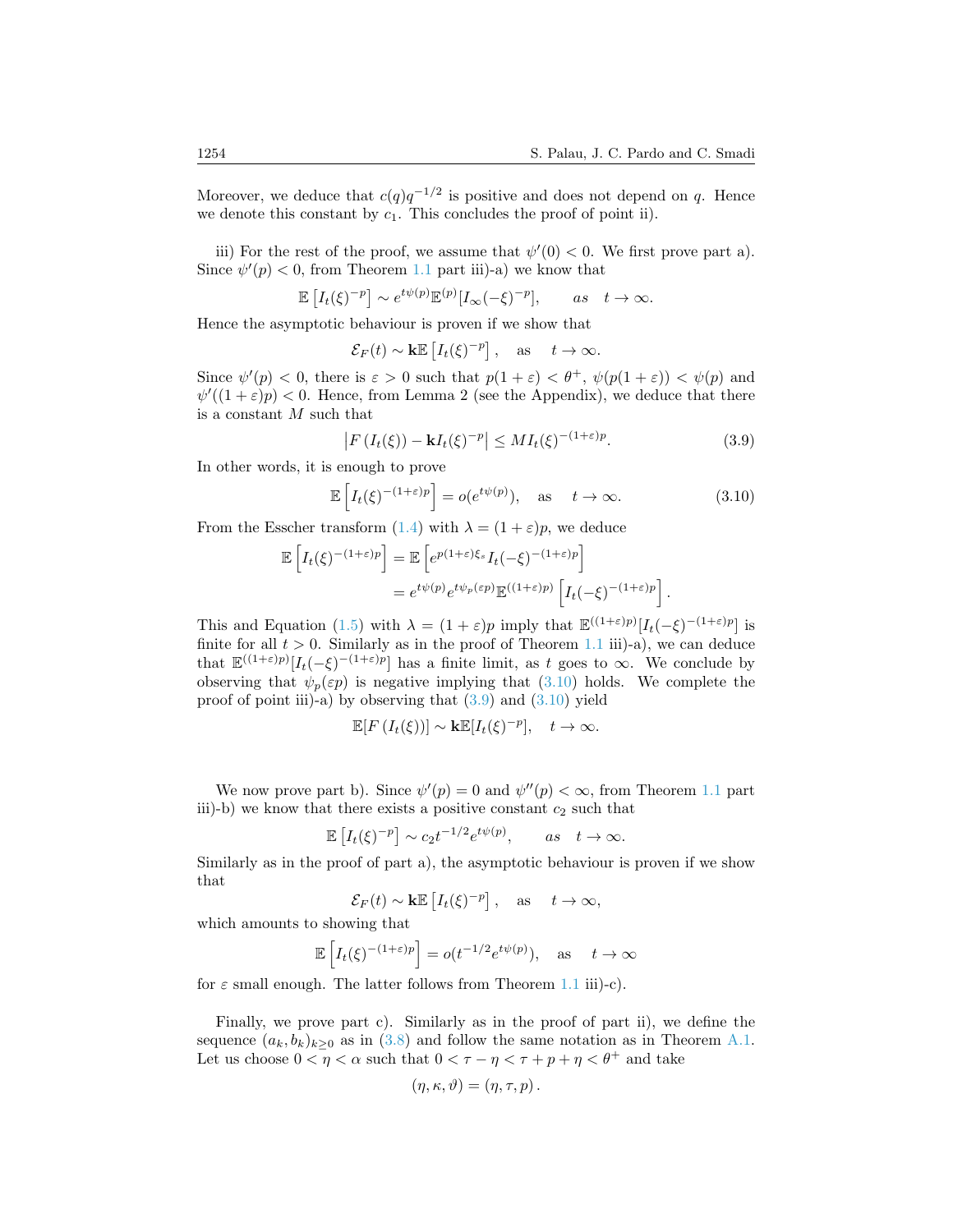Next, we apply the Esscher transform  $(1.4)$  with  $\lambda = \tau$  and observe

<span id="page-20-0"></span>
$$
\mathbb{E}[F(I(q_n))]e^{-q_n\psi(\tau)} = \mathbb{E}^{(\tau)}[e^{-\tau\xi_{q_n}}F(I(q_n))] = \mathbb{E}^{(\tau)}[A_n^{\tau}F(B_n)].\tag{3.11}
$$

Hence in order to apply Theorem [A.1,](#page-4-2) we need the moment conditions on  $(a_0, b_0)$ to be satisfied under the probability measure  $\mathbb{P}^{(\tau)}$ . We first observe,

$$
\mathbb{E}^{(\tau)}[\ln a_0] = \mathbb{E}^{(\tau)}[\xi_{1/q}] = e^{-\psi(\tau)/q} \mathbb{E}[\xi_{1/q} e^{\tau \xi_{1/q}}] = \frac{\psi'(\tau)}{q} = 0.
$$

Similarly, we get

$$
\mathbb{E}^{(\tau)}\left[a_0^{\kappa}\right] = \mathbb{E}^{(\tau)}\left[e^{-\kappa\xi_{1/q}}\right] = e^{-\psi(\tau)/q} \quad \text{and} \quad \mathbb{E}^{(\tau)}\left[a_0^{-\eta}\right] = \mathbb{E}^{(\tau)}\left[e^{\eta\xi_{1/q}}\right] = e^{\psi_{\tau}(\eta)/q},
$$

where  $\psi_{\tau}(\lambda) = \psi(\tau + \lambda) - \psi(\tau)$ . From our assumptions both expectations are finite. Again, we use similar arguments as those used in [\(1.5\)](#page-5-1) to deduce

$$
\mathbb{E}^{(\tau)}\left[b_0^{\eta}\right] \le q^{-\eta} \mathbb{E}^{(\tau)}\left[\sup_{0 \le u \le 1/q} e^{-\eta \xi_u}\right] \le q^{-\eta} e^{-\psi(\tau)/q} \mathbb{E}\left[\sup_{0 \le u \le 1} e^{(\tau-\eta)\xi_u}\right] < \infty,
$$

and

$$
\mathbb{E}^{(\tau)}\left[a_0^{-\eta}b_0^{-p}\right] \leq q^p \mathbb{E}^{(\tau)}\left[e^{\eta\xi_{\frac{1}{q}}}\sup_{0\leq u\leq 1/q}e^{p\xi_u}\right]
$$

$$
\leq q^pe^{-\psi(\tau)/q}\mathbb{E}\left[\sup_{0\leq u\leq 1}e^{(\tau+\eta+p)\xi_u}\right] < \infty.
$$

Therefore the asymptotic behaviour of  $\mathbb{E}^{(\tau)}[A_n^{\tau}F(B_n)]$  follows from a direct appli-cation of Theorem [A.1](#page-4-2) with the functions  $\tilde{\psi}(x) = F(x)$  and  $\tilde{\phi}(x) = x^{\tau}$ . In other words, we conclude that there exists a positive constant  $c(q)$  such that

$$
n^{3/2} \mathbb{E}^{(\tau)}[A_n^{\tau} F(B_n)] \sim c(q), \quad n \to \infty.
$$

In particular from [\(3.11\)](#page-20-0), we deduce

$$
\mathcal{E}_F(q_n) \sim c(q)e^{-n\psi(\tau)/q}n^{-3/2}, \quad n \to \infty.
$$

Then using the monotonicity of  $F$  at infinity as in the proof of part ii), we get that for  $n$  large enough,

<span id="page-20-1"></span>
$$
c(q)q^{-3/2}e^{-\psi(\tau)/q} \le n^{3/2}e^{n\psi(\tau)}\mathcal{E}_F(n) \le c(q)q^{-3/2}.\tag{3.12}
$$

A direct application of Lemma [A.3](#page-21-0) then yields the existence of a non-negative constant  $c_4$  such that

$$
\lim_{q \to \infty} c(q)q^{-3/2} = C_3.
$$

Moreover,  $(3.12)$  yields that  $C_3$  is positive. This ends the proof.

(τ)

# A. Appendix

We recall in this section a Theorem due to Guivarc'h and Liu (see Theorem 2.1 in [Guivarc'h and Liu,](#page-23-5) [2001\)](#page-23-5) and two technical Lemmas stated in [Bansaye et al.](#page-22-3) [\(2013\)](#page-22-3):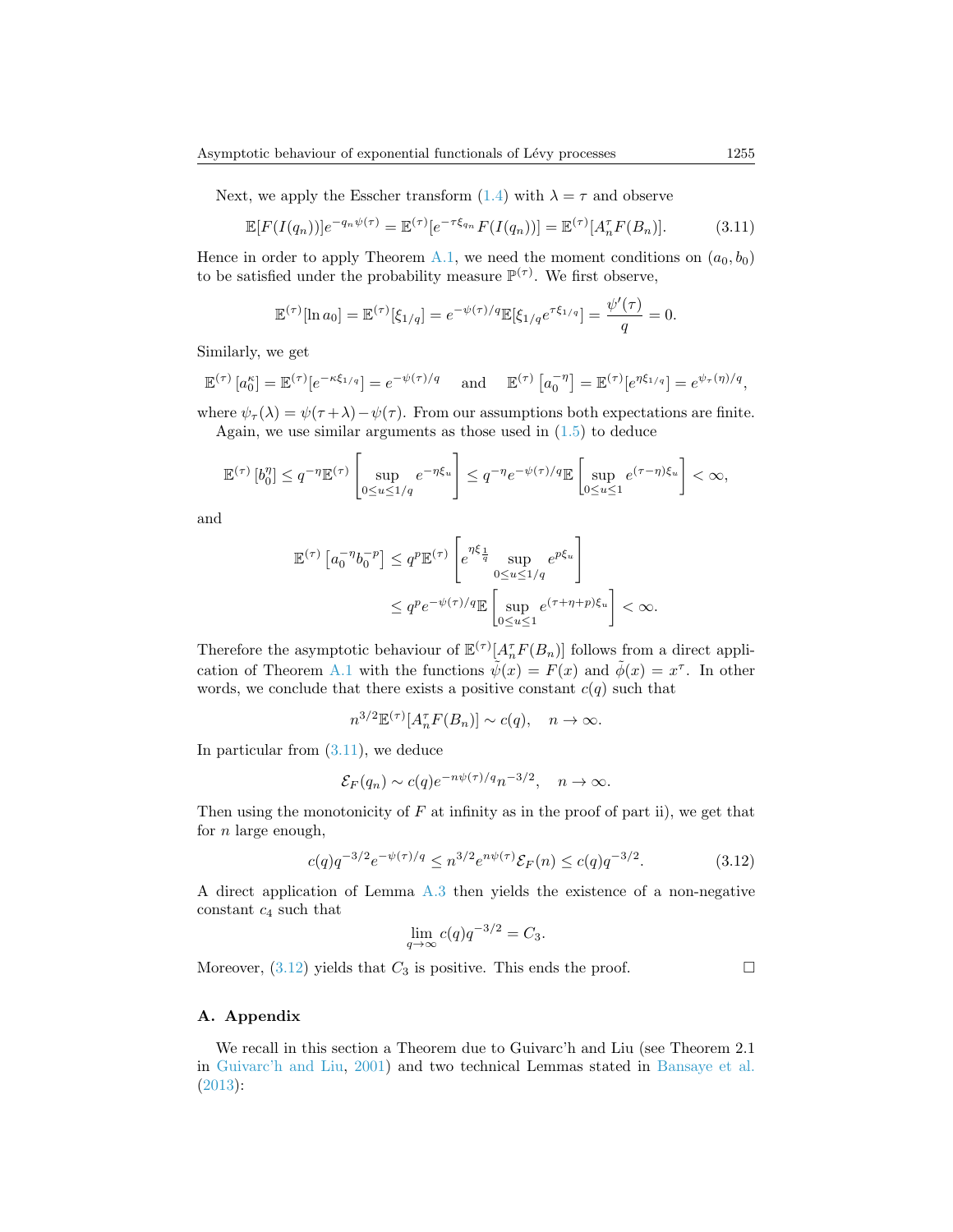**Theorem A.1** [\(Guivarc'h and Liu,](#page-23-5) [2001\)](#page-23-5). Let  $(a_n, b_n)_{n\geq 0}$  be a  $\mathbb{R}^2_+$ -valued sequence of *i.i.d.* random variables such that  $\mathbb{E}[\ln a_0] = 0$ . Assume that  $b_0/(1 - a_0)$  is not constant a.s. and define

$$
A_0 := 1
$$
,  $A_n := \prod_{k=0}^{n-1} a_k$  and  $B_n := \sum_{k=0}^{n-1} A_k b_k$ , for  $n \ge 1$ .

Let  $\eta, \kappa, \vartheta$  be three positive numbers such that  $\kappa < \vartheta$ , and  $\tilde{\varphi}$  and  $\tilde{\psi}$  be two positive continuous functions on  $\mathbb{R}_+$  such that they do not vanish and for a constant  $C > 0$ and for every  $a > 0$ ,  $b \ge 0$ ,  $b' \ge 0$ , we have

$$
\tilde{\phi}(a) \leq Ca^{\kappa}, \quad \tilde{\psi}(b) \leq \frac{C}{(1+b)^{\vartheta}}, \quad \text{and} \quad |\tilde{\psi}(b) - \tilde{\psi}(b')| \leq C|b - b'|^{\eta}.
$$

Moreover, assume that

$$
\mathbb{E}\left[a_0^{\kappa}\right] < \infty, \quad \mathbb{E}\left[a_0^{-\eta}\right] < \infty, \quad \mathbb{E}\left[b_0^{\eta}\right] < \infty \quad \text{and} \quad \mathbb{E}\left[a_0^{-\eta}b_0^{-\vartheta}\right] < \infty.
$$

Then, there exist two positive constants  $c(\phi, \psi)$  and  $c(\psi)$  such that

$$
\lim_{n \to \infty} n^{3/2} \mathbb{E} \left[ \tilde{\phi}(A_n) \tilde{\psi}(B_n) \right] = c(\tilde{\phi}, \tilde{\psi}) \quad \text{and} \quad \lim_{n \to \infty} n^{1/2} \mathbb{E} \left[ \tilde{\psi}(B_n) \right] = c(\tilde{\psi}).
$$

**Lemma A.2.** Assume that F satisfies one of the Assumptions  $(A1)$  or  $(A2)$ . Then there exist two positive finite constants  $\eta$  and M such that for all  $(x, y)$  in  $\mathbb{R}^2_+$  and  $\varepsilon$  in  $[0, \eta],$ 

$$
\begin{vmatrix} F(x) - \mathbf{k}x^{-p} & \leq & Mx^{-(1+\varepsilon)p}, \\ \left| F(x) - F(y) \right| & \leq & M \left| x^{-p} - y^{-p} \right| . \end{vmatrix}
$$

<span id="page-21-0"></span>**Lemma A.3.** Assume that the non-negative sequences  $(a_{n,q})_{(n,q)\in\mathbb{Z}_{+}^{2}}$ ,  $(a'_{n,q})_{(n,q)\in\mathbb{Z}_{+}^{2}}$ and  $(b_n)_{n \in \mathbb{Z}_+}$  satisfy for every  $(n, q) \in \mathbb{Z}_+^2$ :

$$
a_{n,q} \le b_n \le a'_{n,q},
$$

and that there exist three sequences  $(a(q))_{q \in \mathbb{Z}_+}$ ,  $(c^-(q))_{q \in \mathbb{Z}_+}$  and  $(c^+(q))_{q \in \mathbb{Z}_+}$  such that

 $\lim_{n \to \infty} a_{n,q} = c^-(q) a(q), \quad \lim_{n \to \infty} a'_{n,q} = c^+(q) a(q), \text{ and } \lim_{q \to \infty} c^-(q) = \lim_{q \to \infty} c^+(q) = 1.$ 

Then there exists a non-negative constant a such that

$$
\lim_{q \to \infty} a(q) = \lim_{n \to \infty} b_n = a.
$$

## Acknowledgements

CS thanks the Centro de Investigación en Matemáticas, where part of this work was done. This work was partially funded by the Chair "Modélisation Mathématique et Biodiversité" of VEOLIA-Ecole Polytechnique-MNHN-F.X. and by the franco-mexican project PICS (CNRS) "Structures Markoviennes Auto-Similaires". SP and JCP acknowledge support from the Royal Society and SP also acknowledges support from CONACyT-MEXICO Grant 351643. The authors would like to thank anonymous referees for their comments and valuable suggestions that improved the exposition of the manuscript.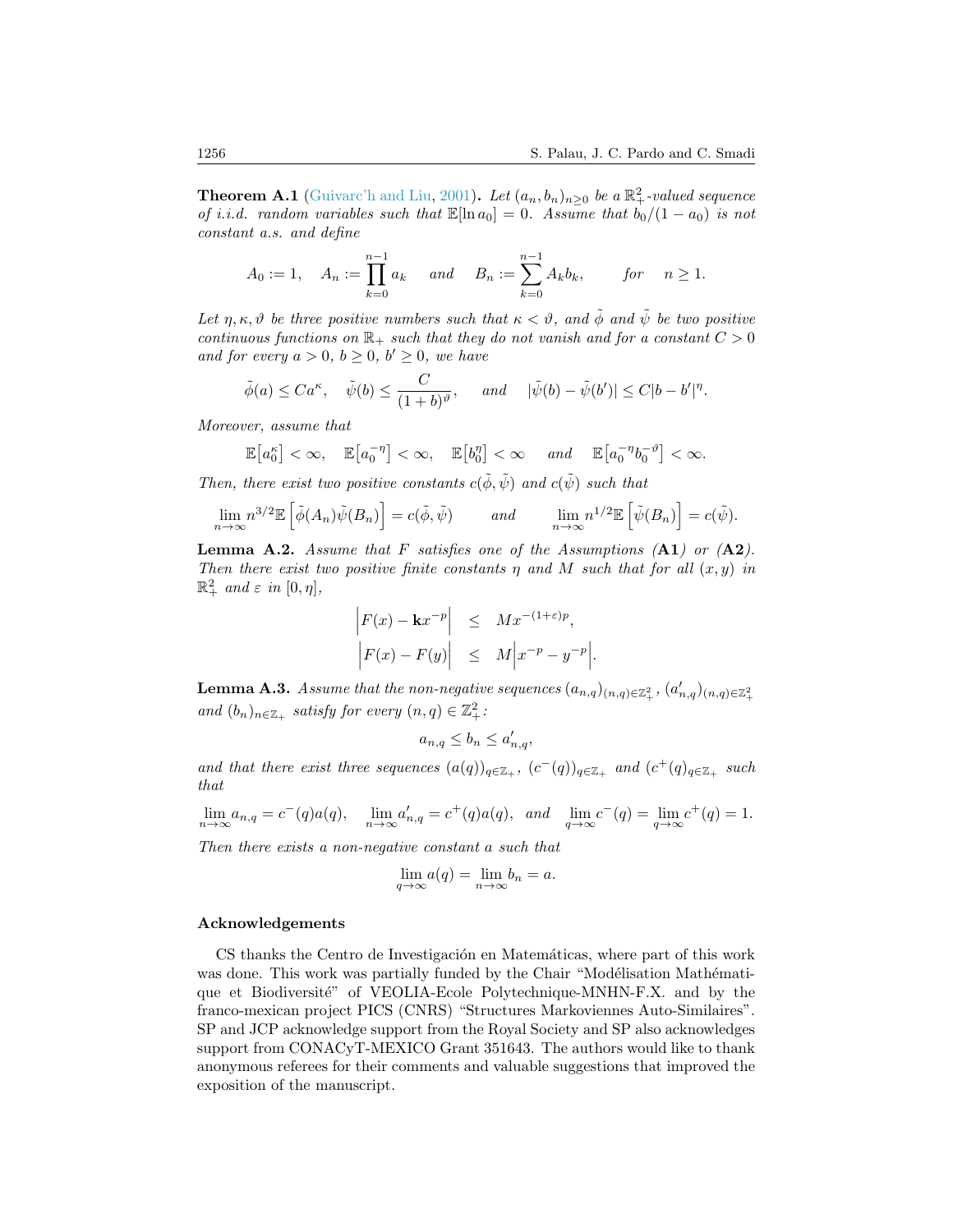### References

- <span id="page-22-10"></span>B. Acciaio, M. Beiglböck, F. Penkner, W. Schachermayer and J. Temme. A trajectorial interpretation of Doob's martingale inequalities. Ann. Appl. Probab. 23 (4), 1494–1505 (2013). [MR3098440.](http://www.ams.org/mathscinet-getitem?mr=MR3098440)
- <span id="page-22-5"></span>V. I. Afanasyev, C. Böinghoff, G. Kersting and V. A. Vatutin. Limit theorems for weakly subcritical branching processes in random environment. J. Theoret. Probab. 25 (3), 703–732 (2012). [MR2956209.](http://www.ams.org/mathscinet-getitem?mr=MR2956209)
- <span id="page-22-6"></span>V. I. Afanasyev, J. Geiger, G. Kersting and V. A. Vatutin. Criticality for branching processes in random environment. Ann. Probab. 33 (2), 645–673 (2005). [MR2123206.](http://www.ams.org/mathscinet-getitem?mr=MR2123206)
- <span id="page-22-11"></span>V. Bansaye. Surviving particles for subcritical branching processes in random environment. Stochastic Process. Appl. 119 (8), 2436–2464 (2009). [MR2532207.](http://www.ams.org/mathscinet-getitem?mr=MR2532207)
- <span id="page-22-7"></span>V. Bansaye and J. Berestycki. Large deviations for branching processes in random environment. Markov Process. Related Fields 15 (4), 493-524 (2009). [MR2598126.](http://www.ams.org/mathscinet-getitem?mr=MR2598126)
- <span id="page-22-3"></span>V. Bansaye, J. C. Pardo Millan and C. Smadi. On the extinction of continuous state branching processes with catastrophes. Electron. J. Probab. 18, no. 106, 31 (2013). [MR3151726.](http://www.ams.org/mathscinet-getitem?mr=MR3151726)
- <span id="page-22-9"></span>V. Bansaye and F. Simatos. On the scaling limits of Galton-Watson processes in varying environments. Electron. J. Probab. 20, no. 75, 36 (2015). [MR3371434.](http://www.ams.org/mathscinet-getitem?mr=MR3371434)
- <span id="page-22-13"></span>J; Bertoin. Lévy processes, volume 121 of Cambridge Tracts in Mathematics. Cambridge University Press, Cambridge (1996). ISBN 0-521-56243-0. [MR1406564.](http://www.ams.org/mathscinet-getitem?mr=MR1406564)
- <span id="page-22-2"></span>J. Bertoin, A. Lindner and R. Maller. On continuity properties of the law of integrals of Lévy processes. In Séminaire de probabilités XLI, volume 1934 of Lecture Notes in Math., pages 137–159. Springer, Berlin (2008). [MR2483729.](http://www.ams.org/mathscinet-getitem?mr=MR2483729)
- <span id="page-22-0"></span>J. Bertoin and M. Yor. Exponential functionals of Lévy processes. Probab. Surv. 2, 191–212 (2005). [MR2178044.](http://www.ams.org/mathscinet-getitem?mr=MR2178044)
- <span id="page-22-8"></span>C. Böinghoff, E. E. Dyakonova, G. Kersting and V. A. Vatutin. Branching processes in random environment which extinct at a given moment. Markov Process. Related Fields 16 (2), 329–350 (2010). [MR2666857.](http://www.ams.org/mathscinet-getitem?mr=MR2666857)
- <span id="page-22-4"></span>C. Böinghoff and M. Hutzenthaler. Branching diffusions in random environment. Markov Process. Related Fields 18 (2), 269–310 (2012). [MR2985138.](http://www.ams.org/mathscinet-getitem?mr=MR2985138)
- <span id="page-22-14"></span>Th. Brox. A one-dimensional diffusion process in a Wiener medium. Ann. Probab. 14 (4), 1206–1218 (1986). [MR866343.](http://www.ams.org/mathscinet-getitem?mr=MR866343)
- <span id="page-22-1"></span>P. Carmona, F. Petit and M. Yor. On the distribution and asymptotic results for exponential functionals of Lévy processes. In Exponential functionals and principal values related to Brownian motion, Bibl. Rev. Mat. Iberoamericana, pages 73–130. Rev. Mat. Iberoamericana, Madrid (1997). [MR1648657.](http://www.ams.org/mathscinet-getitem?mr=MR1648657)
- <span id="page-22-16"></span>R. A. Doney. Fluctuation theory for Lévy processes, volume 1897 of Lecture Notes in Mathematics. Springer, Berlin (2007). ISBN 978-3-540-48510-0; 3-540-48510-4. [MR2320889.](http://www.ams.org/mathscinet-getitem?mr=MR2320889)
- <span id="page-22-15"></span>R. M. Dudley. Real analysis and probability, volume 74 of Cambridge Studies in Advanced Mathematics. Cambridge University Press, Cambridge (2002). ISBN 0-521-00754-2. [MR1932358.](http://www.ams.org/mathscinet-getitem?mr=MR1932358)
- <span id="page-22-12"></span>S. N. Evans, A. Hening and S. J. Schreiber. Protected polymorphisms and evolutionary stability of patch-selection strategies in stochastic environments. Journal of mathematical biology pages 1–35 (2014). [DOI: 10.1007/s00285-014-0824-5.](http://dx.doi.org/10.1007/s00285-014-0824-5)